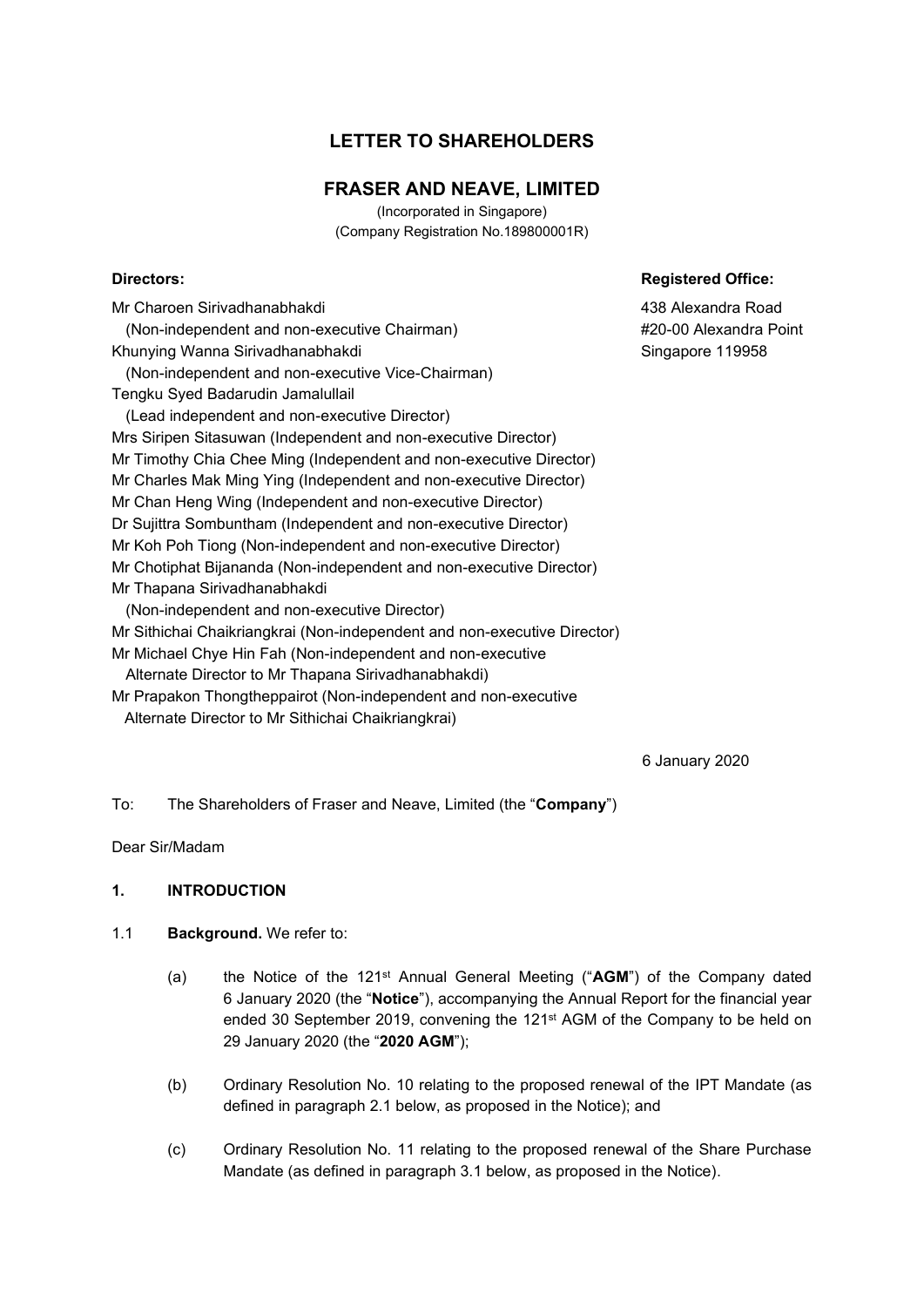- 1.2 **Letter to Shareholders.** The purpose of this Letter is to provide shareholders of the Company ("**Shareholders**") with information relating to Ordinary Resolution Nos. 10 and 11 proposed in the Notice (collectively, the "**Proposals**").
- 1.3 **SGX-ST.** The Singapore Exchange Securities Trading Limited (the "**SGX-ST**") takes no responsibility for the accuracy of any statements or opinions made or reports contained in this Letter.
- 1.4 **Advice to Shareholders.** Shareholders who are in any doubt as to the course of action they should take should consult their stockbroker, bank manager, solicitor, accountant or other professional advisers immediately.

# **2. THE PROPOSED RENEWAL OF THE IPT MANDATE**

- 2.1 **IPT Mandate.** At the 120th AGM of the Company held on 29 January 2019 (the "**2019 AGM**"), Shareholders approved the renewal of a mandate (the "**IPT Mandate**") to enable the Company, its subsidiaries and associated companies that are considered to be "entities at risk" under Chapter 9 of the listing manual of the SGX-ST (the "**Listing Manual**"), or any of them, to enter into certain interested person transactions with specified classes of interested persons, provided that such transactions are made on normal commercial terms and in accordance with the review procedures for such interested person transactions.
- 2.2 **Proposed Renewal of IPT Mandate.** The IPT Mandate was expressed to take effect until the conclusion of the next AGM of the Company, being the 2020 AGM which is scheduled to be held on 29 January 2020. Accordingly, the directors of the Company (the "**Directors**") propose that the IPT Mandate be renewed at the 2020 AGM, to take effect until the 122nd AGM of the Company.
- 2.3 **Particulars of IPT Mandate.** The nature of the interested person transactions and the classes of interested persons in respect of which the IPT Mandate is sought to be renewed remains unchanged. As at 11 December 2019 (the "**Latest Practicable Date**"), Mr Charoen Sirivadhanabhakdi and Khunying Wanna Sirivadhanabhakdi are each Directors and controlling shareholders of the Company, and their respective associates include Thai Beverage Public Company Limited, TCC Assets Limited and Frasers Property Limited. Mr Charoen Sirivadhanabhakdi, Khunying Wanna Sirivadhanabhakdi and their respective associates are regarded as "interested persons" of the Company for the purposes of Chapter 9 of the Listing Manual. Particulars of the IPT Mandate, including the rationale for the IPT Mandate, the benefits to be derived by the Company, as well as the review procedures for determining transaction prices with the specified classes of interested persons (including the persons who shall abstain from participating in the review and approval process of the Audit Committee of the Company ("**Audit Committee**") in relation to the interested person transactions<sup>1</sup>), and other general information relating to Chapter 9 of the Listing Manual, are set out in the Appendix to this Letter.
- 2.4 **Audit Committee Confirmation.** The Audit Committee, comprising Mrs Siripen Sitasuwan, Mr Timothy Chia Chee Ming and Mr Sithichai Chaikriangkrai as at the Latest Practicable Date, confirms (with Mr Sithichai Chaikriangkrai abstaining) that:

<sup>1</sup> In particular, if a member of the Audit Committee has an interest in a transaction or is a nominee for the time being of an Interested Person (as described in paragraph 4 of the Appendix to this Letter), he shall abstain from participating in the review and approval process of the Audit Committee in relation to that transaction.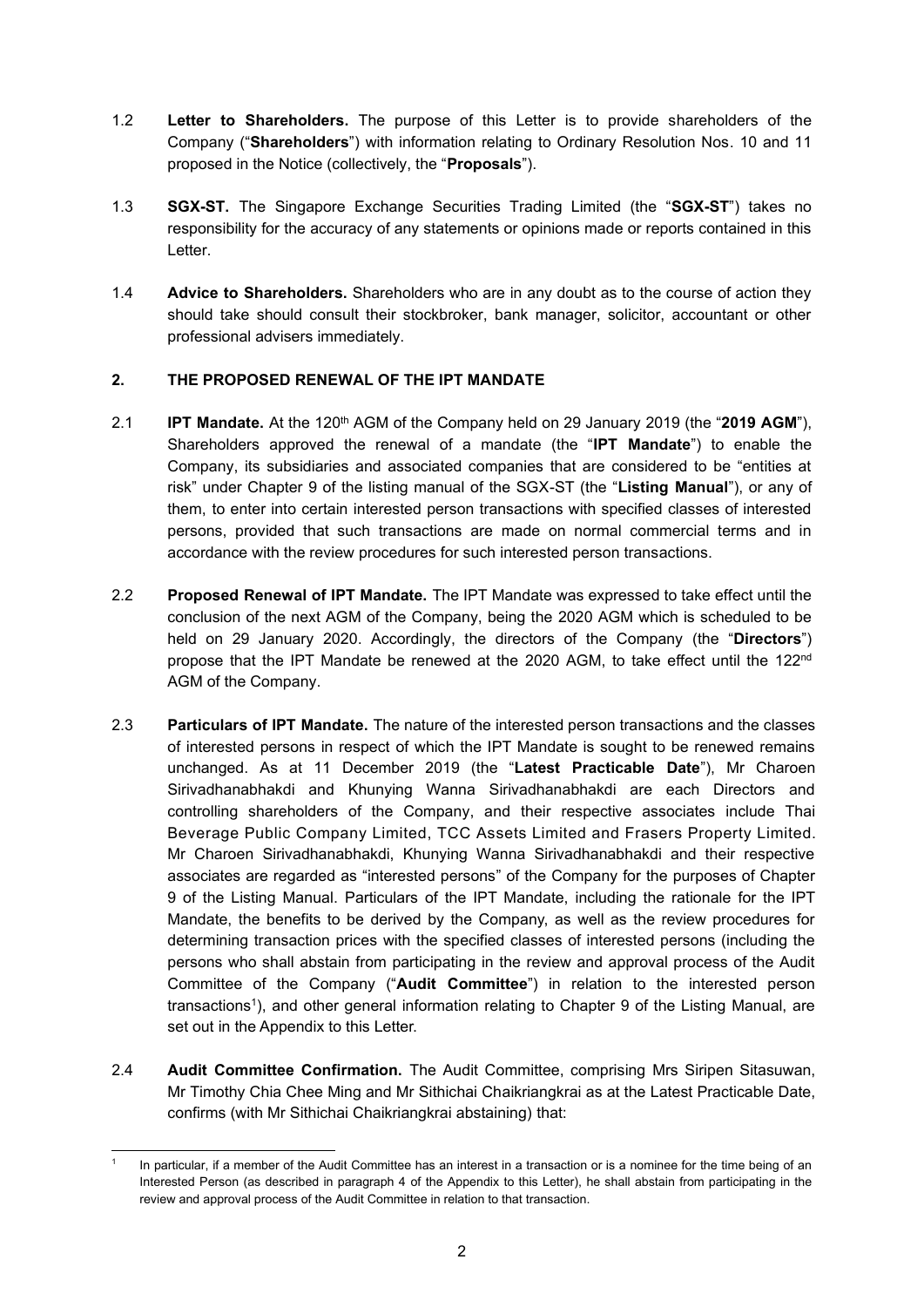- (a) the methods or procedures for determining the transaction prices under the IPT Mandate have not changed since the 2019 AGM; and
- (b) the methods or procedures referred to in sub-paragraph (a) above are sufficient to ensure that the transactions will be carried out on normal commercial terms and will not be prejudicial to the interests of the Company and its minority Shareholders.
- 2.5 **Rationale.** The IPT Mandate (and its subsequent renewal thereafter on an annual basis) will enhance the ability of companies in the EAR Group (as described in paragraph 2 of the Appendix to this Letter) to pursue business opportunities which are time-sensitive in nature, and will eliminate the need for the Company to announce, or to announce and convene separate general meetings, on each occasion to seek Shareholders' prior approval for the entry by the relevant company in the EAR Group into such transactions. This will substantially reduce the expenses associated with the convening of general meetings on an *ad hoc* basis, improve administrative efficacy considerably, and allow manpower resources and time to be channelled towards attaining corporate objectives.

### **3. THE PROPOSED RENEWAL OF THE SHARE PURCHASE MANDATE**

3.1 **Share Purchase Mandate.** At the 2019 AGM, Shareholders approved the renewal of a mandate (the "**Share Purchase Mandate**") to enable the Company to purchase or otherwise acquire issued ordinary shares of the Company ("**Shares**"). The rationale for, the authority and limitations on, and the financial effects of, the Share Purchase Mandate were set out in the Letter to Shareholders dated 4 January 2019 and Ordinary Resolution No. 10 set out in the Notice of the 2019 AGM.

The Share Purchase Mandate was expressed to take effect on the date of the passing of Ordinary Resolution No. 10 at the 2019 AGM and will expire on the date of the forthcoming 2020 AGM which is scheduled to be held on 29 January 2020. Accordingly, Shareholders' approval is being sought for the renewal of the Share Purchase Mandate at the 2020 AGM.

- 3.2 **Rationale.** The rationale for the Company to undertake the purchase or acquisition of its Shares is as follows:
	- (a) In managing the business of the Company and its subsidiaries (the "**Group**"), management will strive to increase Shareholders' value by improving, *inter alia*, the return on equity ("**ROE**") of the Company. In addition to growth and expansion of the business, share purchases may be considered as one of the ways through which the ROE of the Company may be enhanced.
	- (b) In line with international practice, the Share Purchase Mandate will provide the Company with greater flexibility in managing its capital and maximising returns to its Shareholders.

To the extent that the Company has capital and surplus funds which are in excess of its financial needs, taking into account its growth and expansion plans, the Share Purchase Mandate will facilitate the return of excess cash and surplus funds to Shareholders in an expedient, effective and cost-efficient manner.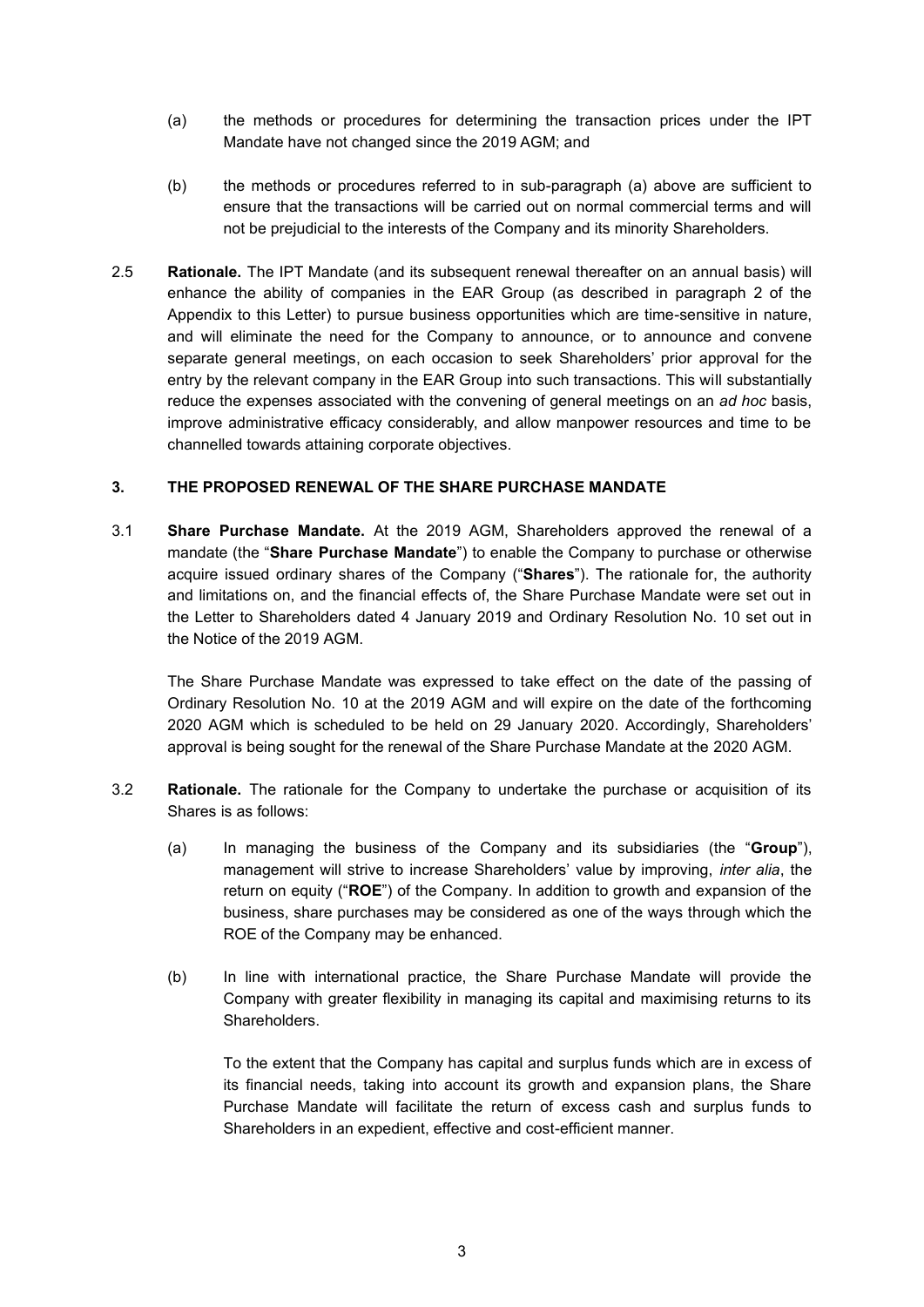- (c) The Share Purchase Mandate will provide the Company the flexibility to undertake share repurchases at any time, subject to market conditions, during the period when the Share Purchase Mandate is in force.
- (d) Shares which are purchased by the Company pursuant to the Share Purchase Mandate and held in treasury may be transferred for the purposes of employee share schemes implemented by the Company, to enable the Company to claim relevant tax deductions under the current taxation regime. The use of treasury shares in lieu of issuing new Shares would also mitigate the dilution impact on existing Shareholders.

The purchase or acquisition of Shares will only be undertaken if it can benefit the Company and Shareholders. Shareholders should note that purchases or acquisitions of Shares pursuant to the Share Purchase Mandate may not be carried out to the full limit as authorised. No purchase or acquisition of Shares will be made in circumstances which would have or may have a material adverse effect on the financial condition of the Group as a whole and/or affect the listing status of the Company on the SGX-ST.

3.3 **Authority and Limits.** The authority and limitations placed on the Share Purchase Mandate, if renewed at the 2020 AGM, are substantially the same as previously approved by Shareholders at the 2019 AGM. These are summarised below:

## 3.3.1 *Maximum Number of Shares*

The total number of Shares which may be purchased or acquired by the Company is limited to that number of Shares representing not more than 7% of the issued Shares as at the date of the 2020 AGM at which the renewal of the Share Purchase Mandate is approved. Treasury shares and subsidiary holdings (as defined in the Listing Manual)<sup>2</sup> will be disregarded for purposes of computing the 7% limit.

As at the Latest Practicable Date, the Company had no treasury shares and no subsidiary holdings.

Purely for illustrative purposes, on the basis of 1,449,028,178 Shares in issue as at the Latest Practicable Date and assuming that on or prior to the 2020 AGM:

- (a) no further Shares are issued;
- (b) no further Shares are purchased or acquired by the Company;
- (c) no Shares are held by the Company as treasury shares; and
- (d) no Shares are held as subsidiary holdings,

the purchase or acquisition by the Company of up to the maximum limit of 7% of its issued Shares will result in the purchase or acquisition of 101,431,972 Shares.

However, as stated in paragraph 3.2 above and paragraph 3.8 below, purchases or acquisitions pursuant to the Share Purchase Mandate need not be carried out to the

 $\overline{2}$ "Subsidiary holdings" is defined in the Listing Manual to mean shares referred to in Sections 21(4), 21(4B), 21(6A) and 21(6C) of the Companies Act, Chapter 50 of Singapore.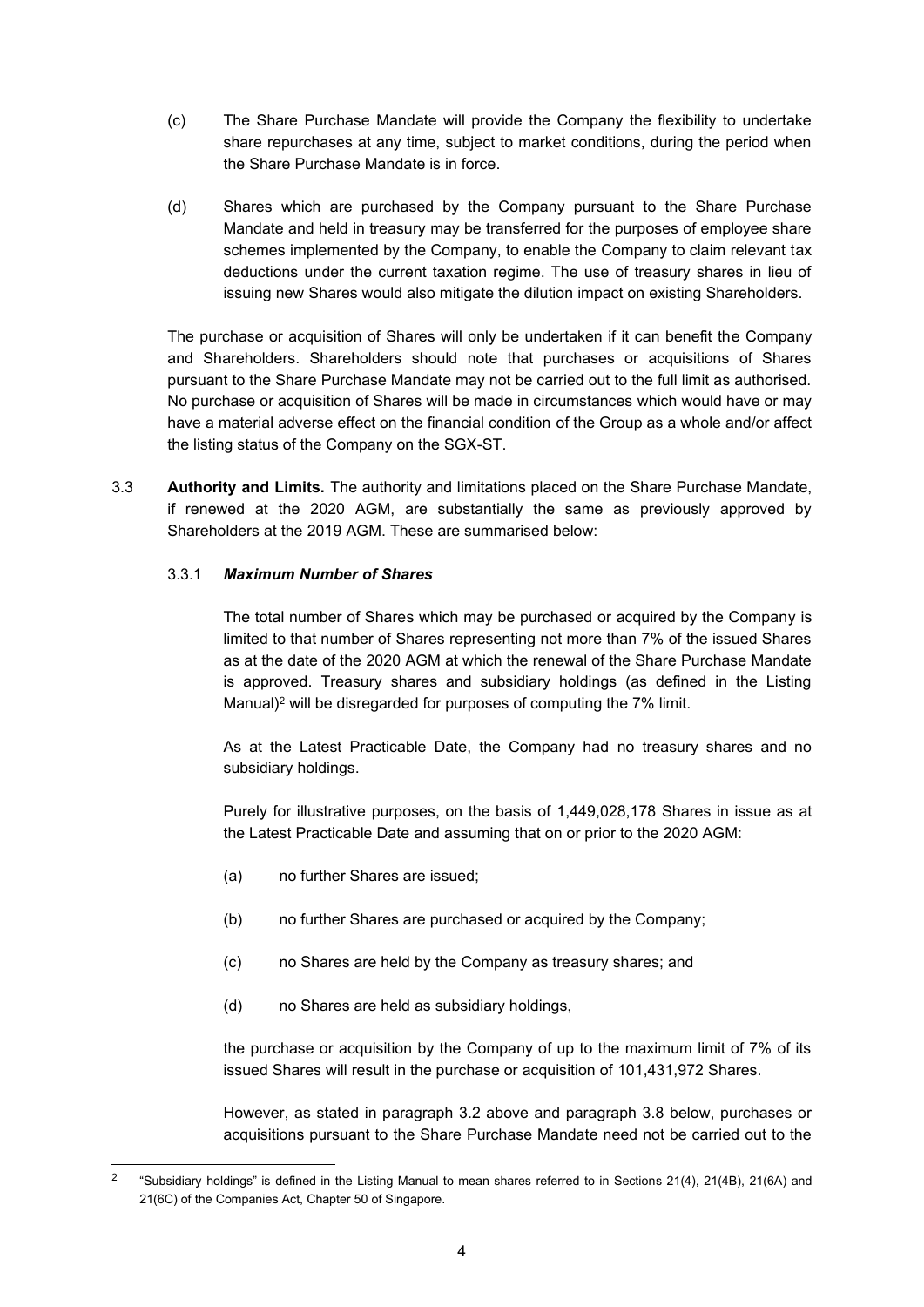full extent mandated, and, in any case, would not be carried out to such an extent that would result in the Company being delisted from the SGX-ST. Thus, notwithstanding that the Share Purchase Mandate may enable purchases or acquisitions of up to 7% of the issued Shares (excluding treasury shares and subsidiary holdings) to be carried out, it should be noted that in order to maintain the listing status of the Shares on the SGX-ST, the Company must ensure (pursuant to Rule 723 of the Listing Manual) that there is at all times a public float of not less than 10% of the issued Shares (excluding treasury shares). Accordingly, assuming solely for illustrative purposes that 173,883,381 Shares (or approximately 12% of the issued Shares) are held in public hands as at the Latest Practicable Date, in order to preserve the listing status of the Shares on the SGX-ST by maintaining a public float of not less than 10% in the issued Shares (excluding treasury shares), the Company would not purchase or acquire more than 28,980,563 Shares (or 2% of the issued Shares as at that date) pursuant to the Share Purchase Mandate as at the Latest Practicable Date. The public float in the issued Shares as at the Latest Practicable Date is disclosed in paragraph 3.8 below.

Notwithstanding the above, the Company anticipates that the public float percentage of the issued Shares will change from time to time consequent upon the dynamic changing profile of public shareholders of the Company. For this reason, the Company is therefore seeking Shareholders' approval to enable the Company to purchase or acquire Shares up to a maximum of 7% of the issued Shares (excluding treasury shares and subsidiary holdings) for flexibility to prospectively cater to any future increase in the number of issued Shares held in public hands of up to 17%. If this occurs, the Company will be able to purchase or acquire in excess of 2% of its issued Shares (excluding treasury shares and subsidiary holdings) up to a maximum of 7%.

### 3.3.2 *Duration of Authority*

Purchases or acquisitions of Shares may be made, at any time and from time to time, on and from the date of the 2020 AGM, at which the renewal of the Share Purchase Mandate is approved, up to:

- (a) the date on which the next AGM of the Company is held or required by law to be held;
- (b) the date on which the authority conferred by the Share Purchase Mandate is revoked or varied; or
- (c) the date on which purchases and acquisitions of Shares pursuant to the Share Purchase Mandate are carried out to the full extent mandated,

whichever is the earliest.

#### 3.3.3 *Manner of Purchases or Acquisitions of Shares*

Purchases or acquisitions of Shares may be made by way of:

(a) on-market purchases ("**Market Purchases**"), transacted through the trading system of the SGX-ST or on any other securities exchange on which the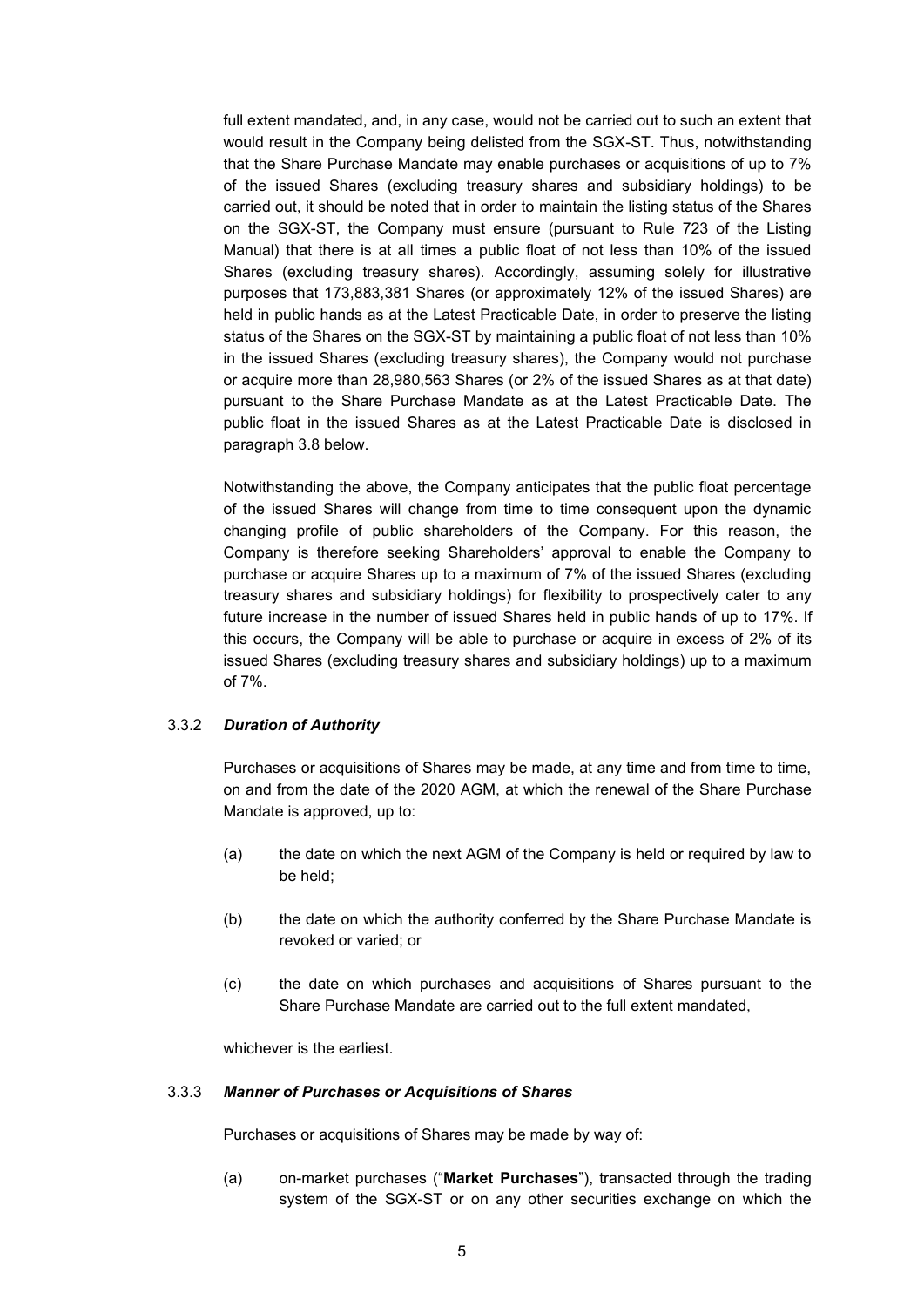Shares may for the time being be listed and quoted, through one or more duly licensed dealers appointed by the Company for the purpose; and/or

(b) off-market purchases ("**Off-Market Purchases**"), otherwise than on a securities exchange, in accordance with an equal access scheme.

The Directors may impose such terms and conditions as they consider fit in the interests of the Company and which are not inconsistent with the Share Purchase Mandate, the Listing Manual and the Companies Act, Chapter 50 of Singapore (the "**Companies Act**") in connection with or in relation to any equal access scheme or schemes. An equal access scheme must, however, satisfy all the following conditions:

- (i) offers for the purchase or acquisition of Shares shall be made to every person who holds Shares to purchase or acquire the same percentage of their Shares;
- (ii) all of those persons shall be given a reasonable opportunity to accept the offers made; and
- (iii) the terms of all the offers are the same, except that there shall be disregarded (1) differences in consideration attributable to the fact that offers may relate to Shares with different accrued dividend entitlements, and (2) differences in the offers introduced solely to ensure that each person is left with a whole number of Shares.

If the Company wishes to make an Off-Market Purchase in accordance with an equal access scheme, it will issue an offer document containing at least the following information:

- (I) the terms and conditions of the offer;
- (II) the period and procedures for acceptances; and
- (III) the information required under Rules  $883(2)$ ,  $(3)$ ,  $(4)$ ,  $(5)$  and  $(6)$  of the Listing Manual.

### 3.3.4 *Purchase Price*

The purchase price (excluding related brokerage, commission, applicable goods and services tax, stamp duties, clearance fees and other related expenses) to be paid for a Share will be determined by the Directors. The purchase price to be paid for the Shares as determined by the Directors pursuant to the Share Purchase Mandate (both Market Purchases and Off-Market Purchases) must not exceed 105% of the Average Closing Price of the Shares, excluding related expenses of the purchase or acquisition (the "**Maximum Price**").

### For the above purposes:

"**Average Closing Price**" means the average of the closing market prices of a Share over the five consecutive market days on which the Shares are transacted on the SGX-ST or, as the case may be, such securities exchange on which the Shares are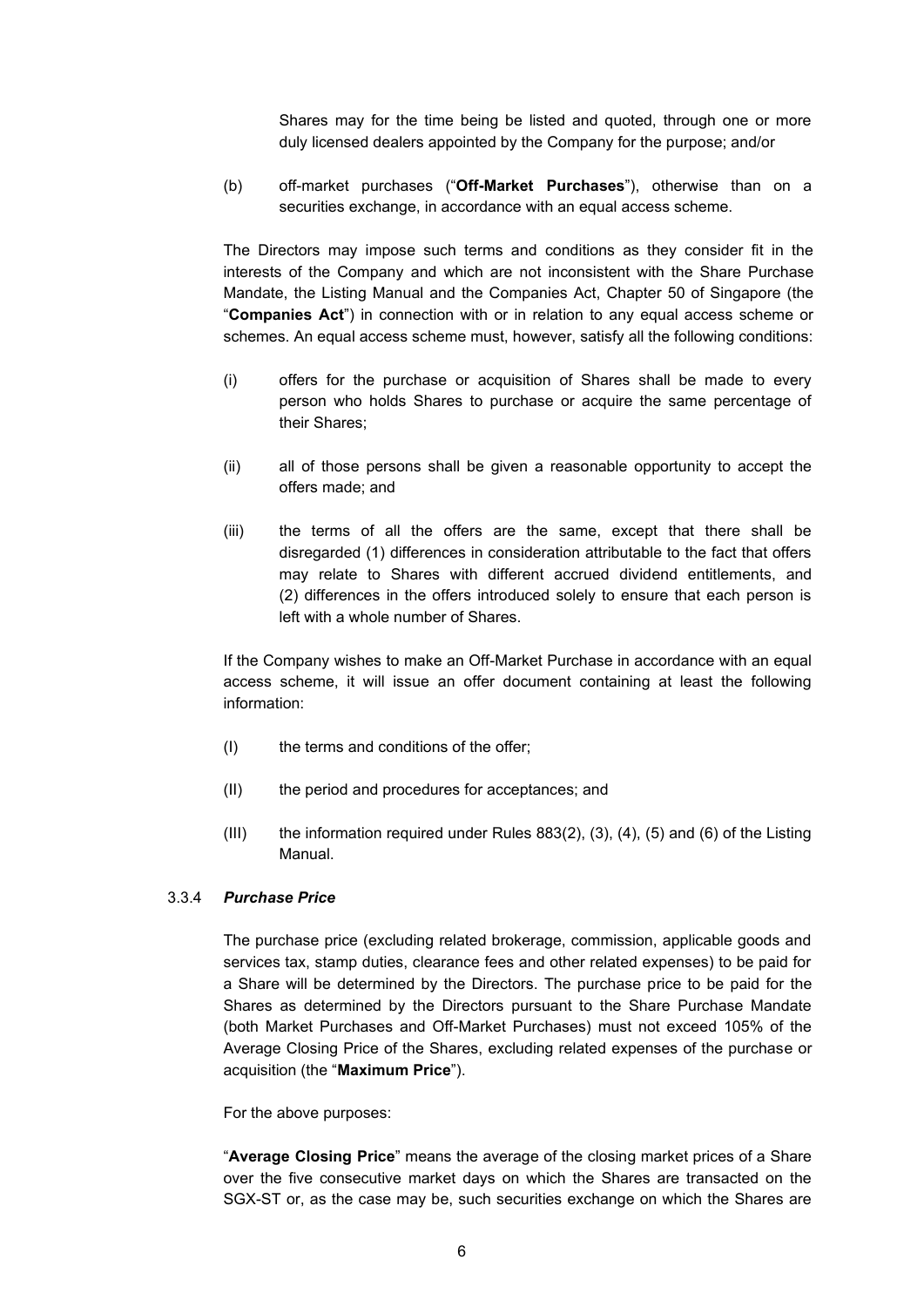listed or quoted, immediately preceding the date of the Market Purchase by the Company or, as the case may be, the date of the making of the offer pursuant to the Off-Market Purchase, and deemed to be adjusted, in accordance with the listing rules of the SGX-ST, for any corporate action that occurs after the relevant five-day period; and

"**date of the making of the offer**" means the date on which the Company makes an offer for the purchase or acquisition of Shares from holders of Shares, stating therein the relevant terms of the equal access scheme for effecting the Off-Market Purchase.

- 3.4 **Status of Purchased Shares.** A Share purchased or acquired by the Company is deemed cancelled immediately on purchase or acquisition (and all rights and privileges attached to the Share will expire on such cancellation) unless such Share is held by the Company as a treasury share. Accordingly, the total number of issued Shares will be diminished by the number of Shares purchased or acquired by the Company, which are cancelled and are not held as treasury shares.
- 3.5 **Treasury Shares.** Under the Companies Act, Shares purchased or acquired by the Company may be held or dealt with as treasury shares. Some of the provisions on treasury shares under the Companies Act are summarised below:

### 3.5.1 *Maximum Holdings*

The number of Shares held as treasury shares<sup>3</sup> cannot at any time exceed 10% of the total number of issued Shares.

### 3.5.2 *Voting and Other Rights*

The Company cannot exercise any right in respect of treasury shares. In particular, the Company cannot exercise any right to attend or vote at meetings and for the purposes of the Companies Act, the Company shall be treated as having no right to vote and the treasury shares shall be treated as having no voting rights.

In addition, no dividend may be paid, and no other distribution of the Company's assets may be made, to the Company in respect of treasury shares. However, the allotment of shares as fully paid bonus shares in respect of treasury shares is allowed. Also, a subdivision or consolidation of any treasury share is allowed so long as the total value of the treasury shares after the subdivision or consolidation is the same as before.

### 3.5.3 *Disposal and Cancellation*

Where Shares are held as treasury shares, the Company may at any time (but subject always to the Singapore Code on Take-overs and Mergers (the "**Take-over Code**")):

(a) sell the treasury shares for cash;

<sup>&</sup>lt;sup>3</sup> For these purposes, "treasury shares" shall be read as including shares held by a subsidiary under Sections 21(4B) or 21(6C) of the Companies Act, Chapter 50 of Singapore.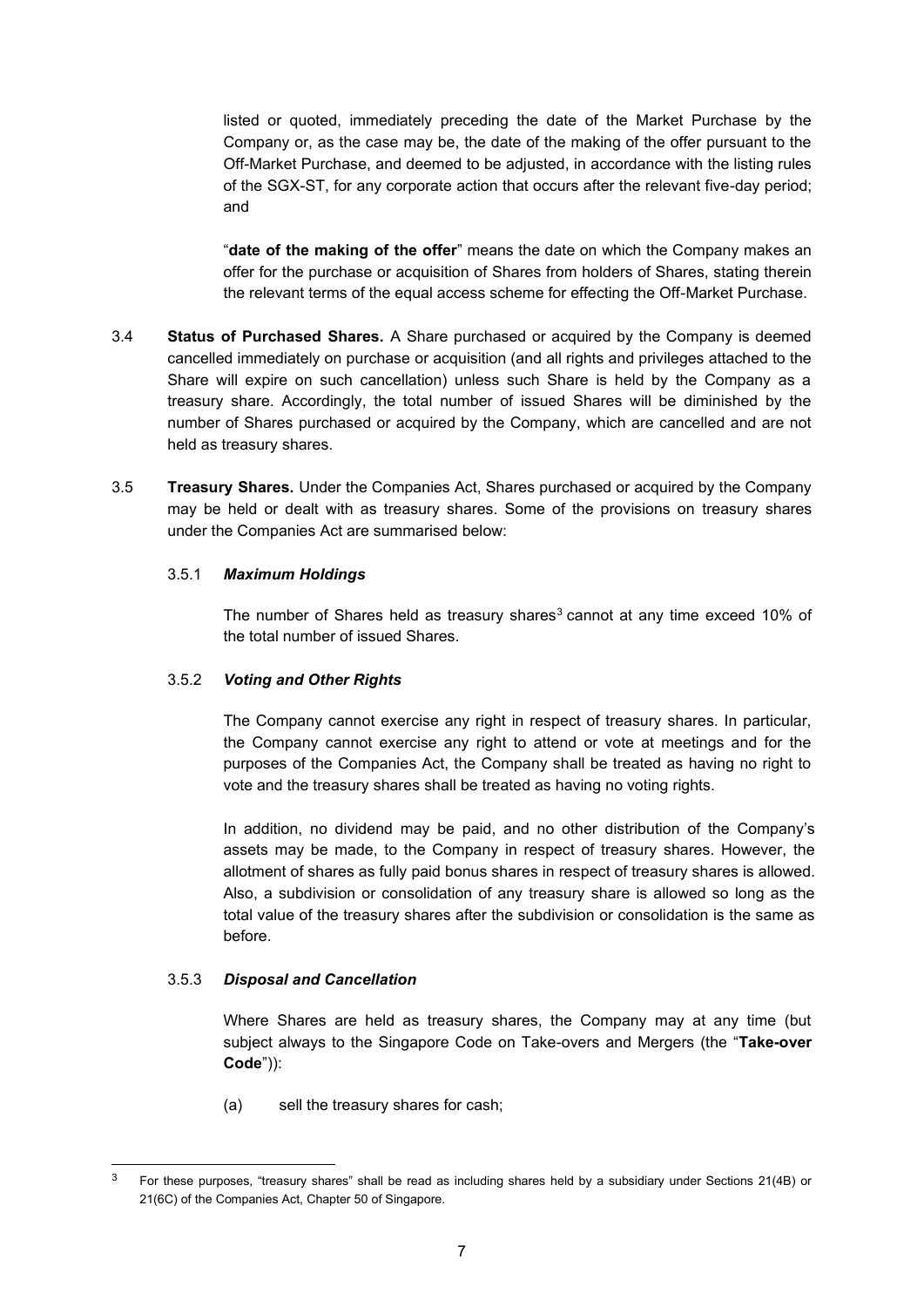- (b) transfer the treasury shares for the purposes of or pursuant to any share scheme, whether for employees, directors or other persons;
- (c) transfer the treasury shares as consideration for the acquisition of shares in or assets of another company or assets of a person;
- (d) cancel the treasury shares; or
- (e) sell, transfer or otherwise use the treasury shares for such other purposes as may be prescribed by the Minister for Finance.

In addition, under the Listing Manual, an immediate announcement must be made of any sale, transfer, cancellation and/or use of treasury shares. Such announcement must include details such as the date of the sale, transfer, cancellation and/or use of such treasury shares, the purpose of such sale, transfer, cancellation and/or use of such treasury shares, the number of treasury shares which have been sold, transferred, cancelled and/or used, the number of treasury shares before and after such sale, transfer, cancellation and/or use, the percentage of the number of treasury shares against the total number of issued shares (of the same class as the treasury shares) which are listed before and after such sale, transfer, cancellation and/or use and the value of the treasury shares if they are used for a sale or transfer, or cancelled.

3.6 **Source of Funds.** The Companies Act permits the Company to purchase or acquire its own Shares out of capital, as well as from its distributable profits.

The Company will use internal resources or external borrowings or a combination of both to fund purchases of Shares pursuant to the Share Purchase Mandate. In purchasing or acquiring Shares pursuant to the Share Purchase Mandate, the Directors will, principally, consider the availability of internal resources. In addition, the Directors will also consider the availability of external financing.

3.7 **Financial Effects.** The financial effects on the Group and the Company arising from purchases or acquisitions of Shares which may be made pursuant to the Share Purchase Mandate will depend on, *inter alia*, whether the Shares are purchased or acquired out of profits and/or capital of the Company, the number of Shares purchased or acquired, the price paid for such Shares and whether the Shares purchased or acquired are held in treasury or cancelled. The financial effects on the Group and the Company, based on the audited financial statements of the Group and the Company for the financial year ended 30 September 2019, are based on the assumptions set out below.

### 3.7.1 *Purchase or Acquisition out of Capital and/or Profits*

Under the Companies Act, purchases or acquisitions of Shares by the Company may be made out of the Company's profits and/or capital so long as the Company is solvent.

Where the consideration paid by the Company for the purchase or acquisition of Shares is made out of profits, such consideration will correspondingly reduce the amount available for the distribution of cash dividends by the Company. Where the consideration paid by the Company for the purchase or acquisition of Shares is made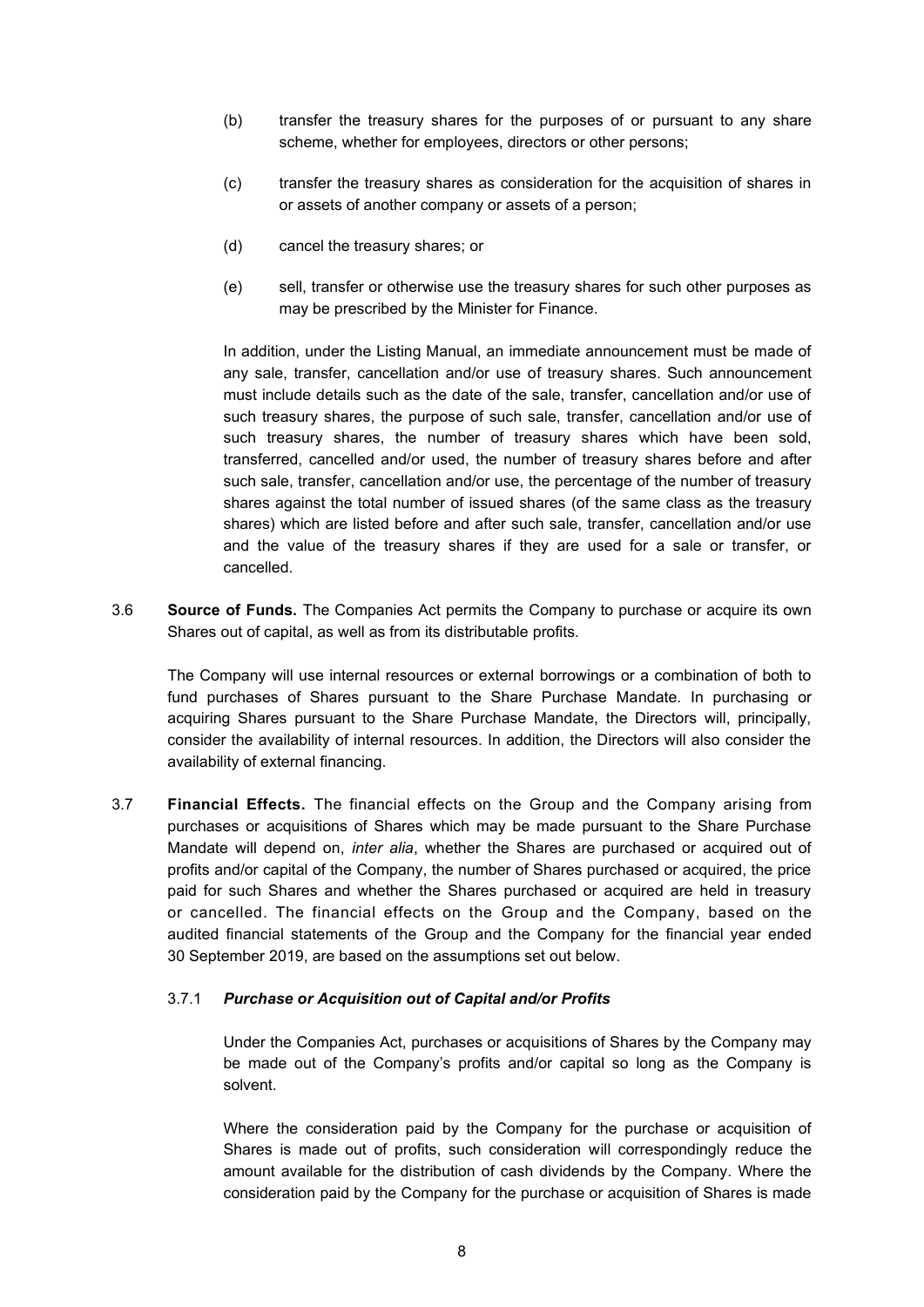out of capital, the amount available for the distribution of cash dividends by the Company will not be reduced.

### 3.7.2 *Number of Shares Purchased or Acquired/Maximum Price*

As at the Latest Practicable Date, the Company has 1,449,028,178 Shares in issue and has awards outstanding under the F&N Restricted Share Plan and the F&N Performance Share Plan.

# (I) *Scenario I: Purchase or acquisition of 2% of the issued Shares by the Company*

Purely for illustrative purposes, on the basis of 1,449,028,178 Shares in issue and a public float of approximately 12% as at the Latest Practicable Date and assuming that on or prior to the 2020 AGM:

- (a) no further Shares are issued;
- (b) no further Shares are purchased or acquired by the Company;
- (c) no Shares are held by the Company as treasury shares; and
- (d) no Shares are held as subsidiary holdings,

the exercise of the Share Purchase Mandate, on the Latest Practicable Date, up to an extent that would not affect adversely the listing status of the Shares on the SGX-ST, may result in the purchase or acquisition by the Company of 28,980,563 Shares representing 2% of such issued Shares (instead of a purchase or acquisition of 101,431,972 Shares representing 7% of such issued Shares).

Assuming that the Company purchases or acquires the 28,980,563 Shares at the Maximum Price of S\$1.79 for one Share (being the price equivalent to 5% above the average of the closing market prices of the Shares for the five consecutive market days on which the Shares were traded on the SGX-ST immediately preceding the Latest Practicable Date), the maximum amount of funds required for the purchase or acquisition of the 28,980,563 Shares is approximately S\$51,875,208.

# (II) *Scenario II: Purchase or acquisition of 7% of the issued Shares by the Company*

The illustrative financial effects below are prepared assuming a prospective hypothetical scenario after the Latest Practicable Date whereby future circumstances permit up to 7% of the issued Shares (excluding treasury shares and subsidiary holdings) to be purchased or acquired by the Company without resulting in the listing status of the Shares on the SGX-ST being adversely affected.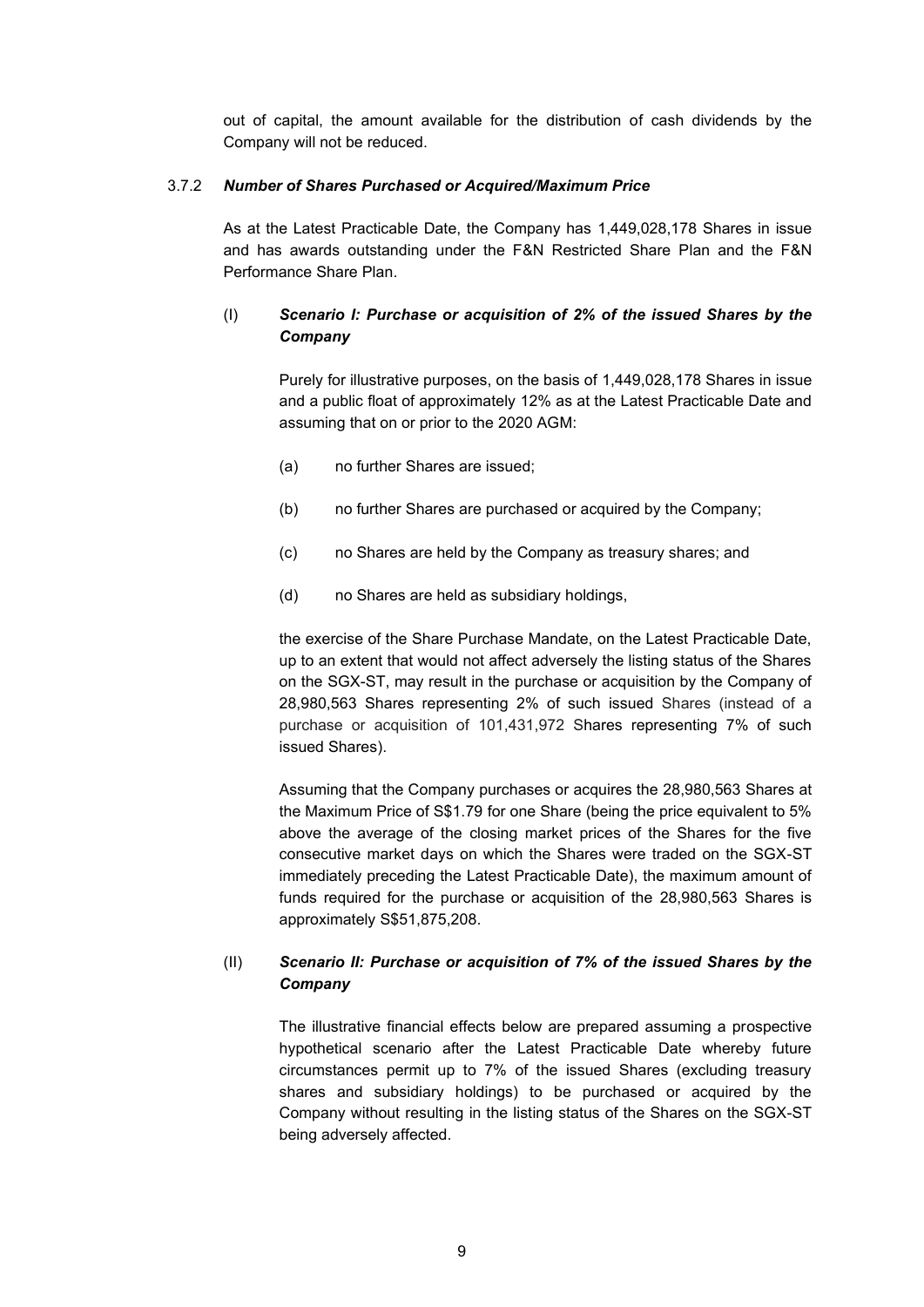Purely for illustrative purposes, on the basis of 1,449,028,178 Shares in issue and a public float of approximately 17% as at the Latest Practicable Date and assuming that on or prior to the 2020 AGM:

- (a) no further Shares are issued;
- (b) no further Shares are purchased or acquired by the Company;
- (c) no Shares are held by the Company as treasury shares; and
- (d) no Shares are held as subsidiary holdings,

the exercise of the Share Purchase Mandate, on the Latest Practicable Date, up to an extent that would not affect adversely the listing status of the Shares on the SGX-ST, may result in the purchase or acquisition by the Company of 101,431,972 Shares representing 7% of such issued Shares.

Assuming that the Company purchases or acquires the 101,431,972 Shares at the Maximum Price of S\$1.79 for one Share (being the price equivalent to 5% above the average of the closing market prices of the Shares for the five consecutive market days on which the Shares were traded on the SGX-ST immediately preceding the Latest Practicable Date), the maximum amount of funds required for the purchase or acquisition of the 101,431,972 Shares is approximately S\$181,563,230.

For the avoidance of doubt, the Company would not purchase or acquire more than 28,980,563 Shares (or 2% of the issued Shares as at the Latest Practicable Date), unless the Company can ensure that there is at all times a public float of not less than 10% of the issued Shares (excluding treasury shares), pursuant to Rule 723 of the Listing Manual.

### 3.7.3 *Illustrative Financial Effects*

The financial effects on the Group and the Company arising from purchases or acquisitions of Shares which may be made pursuant to the Share Purchase Mandate will depend on, *inter alia*, the aggregate number of Shares purchased or acquired, whether the purchase or acquisition is made out of capital or profits, and the consideration paid at the relevant time and whether the Shares purchased or acquired are cancelled or held as treasury shares.

For illustrative purposes only and on the basis of the assumptions set out in paragraph 3.7.2 above, the financial effects of:

- (a) the acquisition of 28,980,563 Shares representing 2% of the issued Shares by the Company pursuant to the Share Purchase Mandate by way of purchases made entirely out of capital and held as treasury shares;
- (b) the acquisition of 28,980,563 Shares representing 2% of the issued Shares by the Company pursuant to the Share Purchase Mandate by way of purchases made entirely out of profits and cancelled;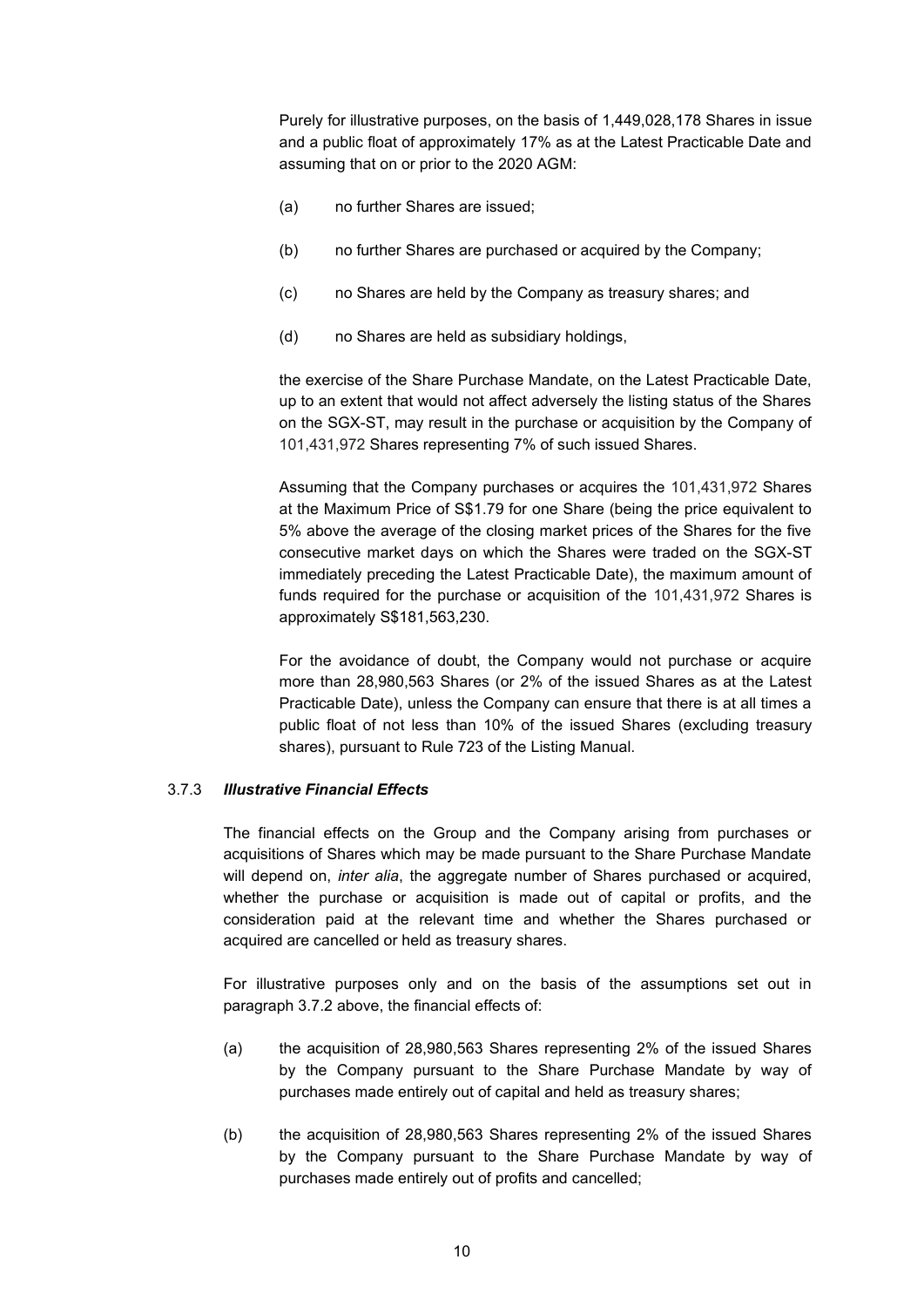- (c) the acquisition of 28,980,563 Shares representing 2% of the issued Shares by the Company pursuant to the Share Purchase Mandate by way of purchases made entirely out of capital and cancelled;
- (d) the acquisition of 101,431,972 Shares representing 7% of the issued Shares by the Company pursuant to the Share Purchase Mandate by way of purchases made entirely out of capital and held as treasury shares;
- (e) the acquisition of 101,431,972 Shares representing 7% of the issued Shares by the Company pursuant to the Share Purchase Mandate by way of purchases made entirely out of profits and cancelled; and
- (f) the acquisition of 101,431,972 Shares representing 7% of the issued Shares by the Company pursuant to the Share Purchase Mandate by way of purchases made entirely out of capital and cancelled,

on the audited financial statements of the Group and the Company for the financial year ended 30 September 2019 are set out below: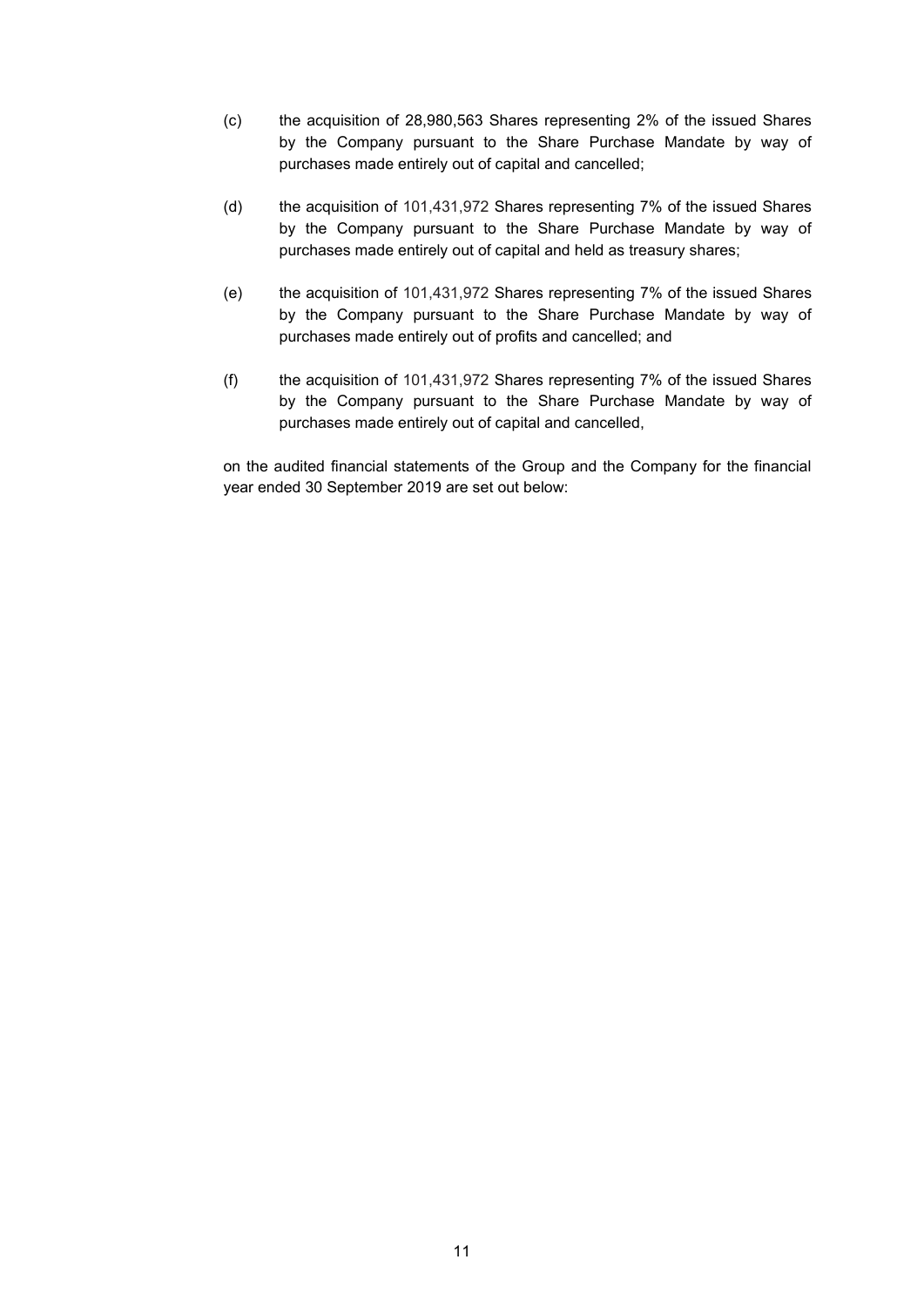### *Scenario I*

(a) *Acquisition of 28,980,563 Shares representing 2% of the issued Shares made entirely out of capital and held as treasury shares(1)*

|                                                        |                               | Group           | Company         |                 |  |
|--------------------------------------------------------|-------------------------------|-----------------|-----------------|-----------------|--|
|                                                        | <b>Before</b><br><b>After</b> |                 | <b>Before</b>   | <b>After</b>    |  |
|                                                        | <b>Share</b>                  | <b>Share</b>    | <b>Share</b>    | <b>Share</b>    |  |
|                                                        | <b>Purchase</b>               | <b>Purchase</b> | <b>Purchase</b> | <b>Purchase</b> |  |
|                                                        | S\$'000                       | S\$'000         | S\$'000         | S\$'000         |  |
| As at 30 September 2019                                |                               |                 |                 |                 |  |
| Share Capital                                          | 853,549                       | 853,549         | 853,549         | 853,549         |  |
| Reserves                                               | 2,079,881                     | 2,079,881       | 841,355         | 841,355         |  |
|                                                        | 2,933,430                     | 2,933,430       | 1,694,904       | 1,694,904       |  |
| <b>Treasury Shares</b>                                 |                               | (51, 875)       |                 | (51, 875)       |  |
| <b>Total Shareholders' Equity</b>                      | 2,933,430                     | 2,881,555       | 1,694,904       | 1,643,029       |  |
|                                                        |                               |                 |                 |                 |  |
| <b>Net Assets</b>                                      | 2,933,430                     | 2,881,555       | 1,694,904       | 1,643,029       |  |
| <b>Current Assets</b>                                  | 1,034,791                     | 1,034,791       | 29,085          | 29,085          |  |
| <b>Current Liabilities</b>                             | (503, 054)                    | (503, 054)      | (20, 706)       | (20, 706)       |  |
| <b>Total Borrowings</b>                                | (829, 684)                    | (881, 559)      |                 | (51, 875)       |  |
| Cash and Cash Equivalents                              | 420,333                       | 420,333         | 15,418          | 15,418          |  |
| Net Cash                                               | (409, 351)                    | (461, 226)      | 15,418          | (36, 457)       |  |
| Number of Shares ('000)                                | 1,449,028                     | 1,420,047       | 1,449,028       | 1,420,047       |  |
| (excluding treasury shares)                            |                               |                 |                 |                 |  |
| <b>Financial Ratios</b>                                |                               |                 |                 |                 |  |
| Net Asset Value per Share (S\$)                        | 2.02                          | 2.03            | 1.17            | 1.16            |  |
| Gross Debt Gearing (%) <sup>(2)</sup>                  | 28.3                          | 30.6            |                 | 3.2             |  |
| Net Debt Gearing (%) <sup>(2)</sup>                    | 14.0                          | 16.0            | N.A.            | 2.2             |  |
| <b>Current Ratio (times)</b>                           | 2.06                          | 2.06            | 1.40            | 1.40            |  |
|                                                        |                               |                 |                 |                 |  |
| Basic EPS (cents)                                      |                               |                 |                 |                 |  |
| (before fair value adjustment                          | 10.6                          | 10.7            | 4.7             | 4.7             |  |
| and exceptional items)                                 |                               |                 |                 |                 |  |
| (after fair value adjustment<br>and exceptional items) | 10.5                          | 10.6            | 4.7             | 4.7             |  |

#### **Notes:**

(1) 28,980,563 Shares to be held as treasury shares and is computed based on 1,449,028,178 Shares in issue as at the Latest Practicable Date.

(2) Gross and Net Debt measured against Total Shareholders' Equity.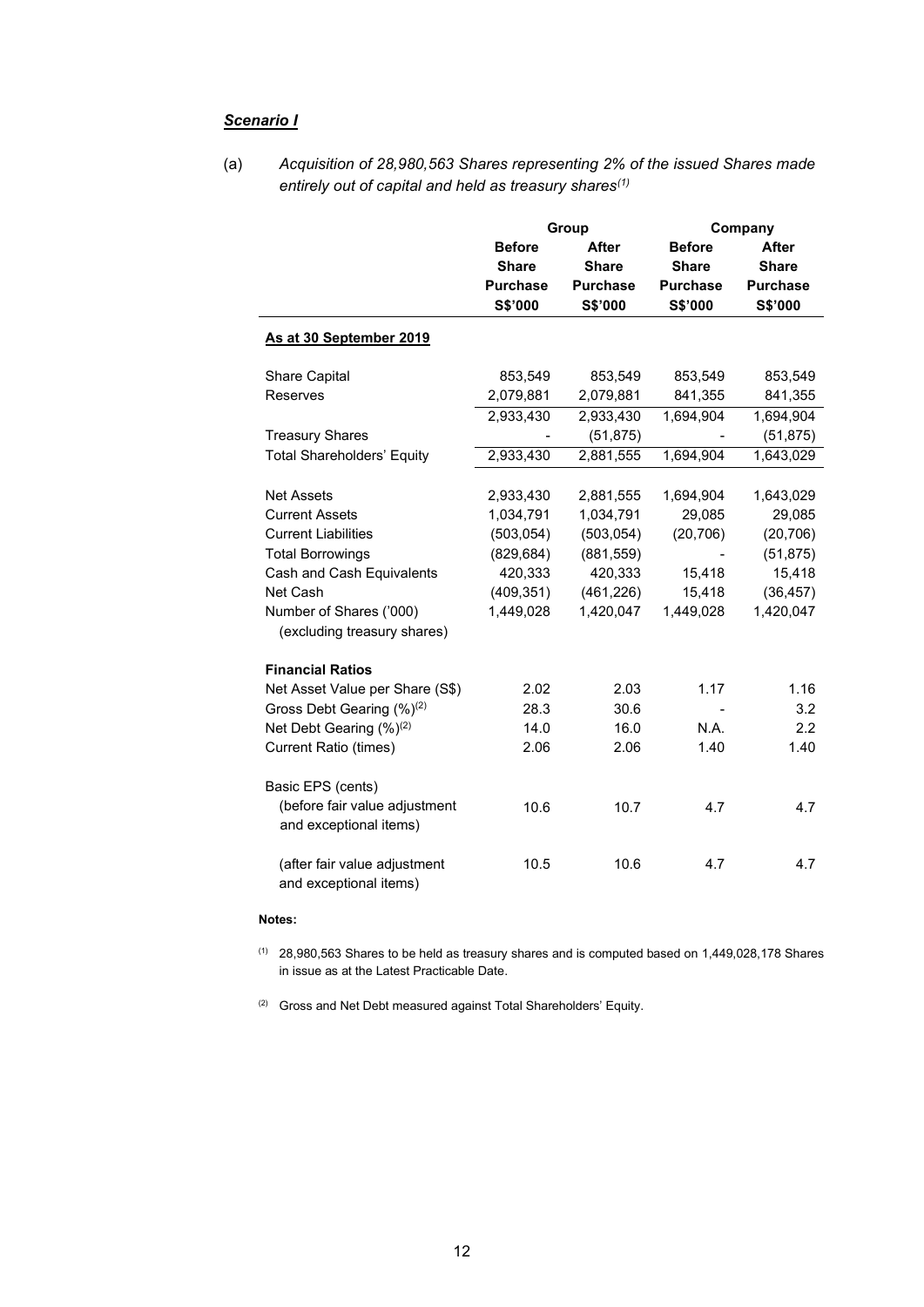(b) *Acquisition of 28,980,563 Shares representing 2% of the issued Shares made entirely out of profits and cancelled(1)* 

|                                                        |                               | Group           | Company         |                 |  |
|--------------------------------------------------------|-------------------------------|-----------------|-----------------|-----------------|--|
|                                                        | <b>Before</b><br><b>After</b> |                 | <b>Before</b>   | <b>After</b>    |  |
|                                                        | <b>Share</b>                  | <b>Share</b>    | <b>Share</b>    | <b>Share</b>    |  |
|                                                        | <b>Purchase</b>               | <b>Purchase</b> | <b>Purchase</b> | <b>Purchase</b> |  |
|                                                        | S\$'000                       | S\$'000         | S\$'000         | S\$'000         |  |
| As at 30 September 2019                                |                               |                 |                 |                 |  |
| Share Capital                                          | 853,549                       | 853,549         | 853,549         | 853,549         |  |
| Reserves                                               | 2,079,881                     | 2,028,006       | 841,355         | 789,480         |  |
| <b>Total Shareholders' Equity</b>                      | 2,933,430                     | 2,881,555       | 1,694,904       | 1,643,029       |  |
|                                                        |                               |                 |                 |                 |  |
| <b>Net Assets</b>                                      | 2,933,430                     | 2,881,555       | 1,694,904       | 1,643,029       |  |
| <b>Current Assets</b>                                  | 1,034,791                     | 1,034,791       | 29,085          | 29,085          |  |
| <b>Current Liabilities</b>                             | (503, 054)                    | (503, 054)      | (20, 706)       | (20, 706)       |  |
| <b>Total Borrowings</b>                                | (829, 684)                    | (881, 559)      |                 | (51, 875)       |  |
| Cash and Cash Equivalents                              | 420,333                       | 420,333         | 15.418          | 15,418          |  |
| Net Cash                                               | (409, 351)                    | (461, 226)      | 15,418          | (36, 457)       |  |
| Number of Shares ('000)<br>(excluding treasury shares) | 1,449,028                     | 1,420,047       | 1,449,028       | 1,420,047       |  |
| <b>Financial Ratios</b>                                |                               |                 |                 |                 |  |
| Net Asset Value per Share (S\$)                        | 2.02                          | 2.03            | 1.17            | 1.16            |  |
| Gross Debt Gearing (%) <sup>(2)</sup>                  | 28.3                          | 30.6            |                 | 3.2             |  |
| Net Debt Gearing (%) <sup>(2)</sup>                    | 14.0                          | 16.0            | N.A.            | 2.2             |  |
| <b>Current Ratio (times)</b>                           | 2.06                          | 2.06            | 1.40            | 1.40            |  |
|                                                        |                               |                 |                 |                 |  |
| Basic EPS (cents)<br>(before fair value adjustment     | 10.6                          | 10.7            | 4.7             | 4.7             |  |
| and exceptional items)                                 |                               |                 |                 |                 |  |
|                                                        |                               |                 |                 |                 |  |
| (after fair value adjustment                           | 10.5                          | 10.6            | 4.7             | 4.7             |  |
| and exceptional items)                                 |                               |                 |                 |                 |  |

#### **Notes:**

- (1) 28,980,563 Shares to be cancelled and is computed based on 1,449,028,178 Shares in issue as at the Latest Practicable Date.
- $(2)$  Gross and Net Debt measured against Total Shareholders' Equity.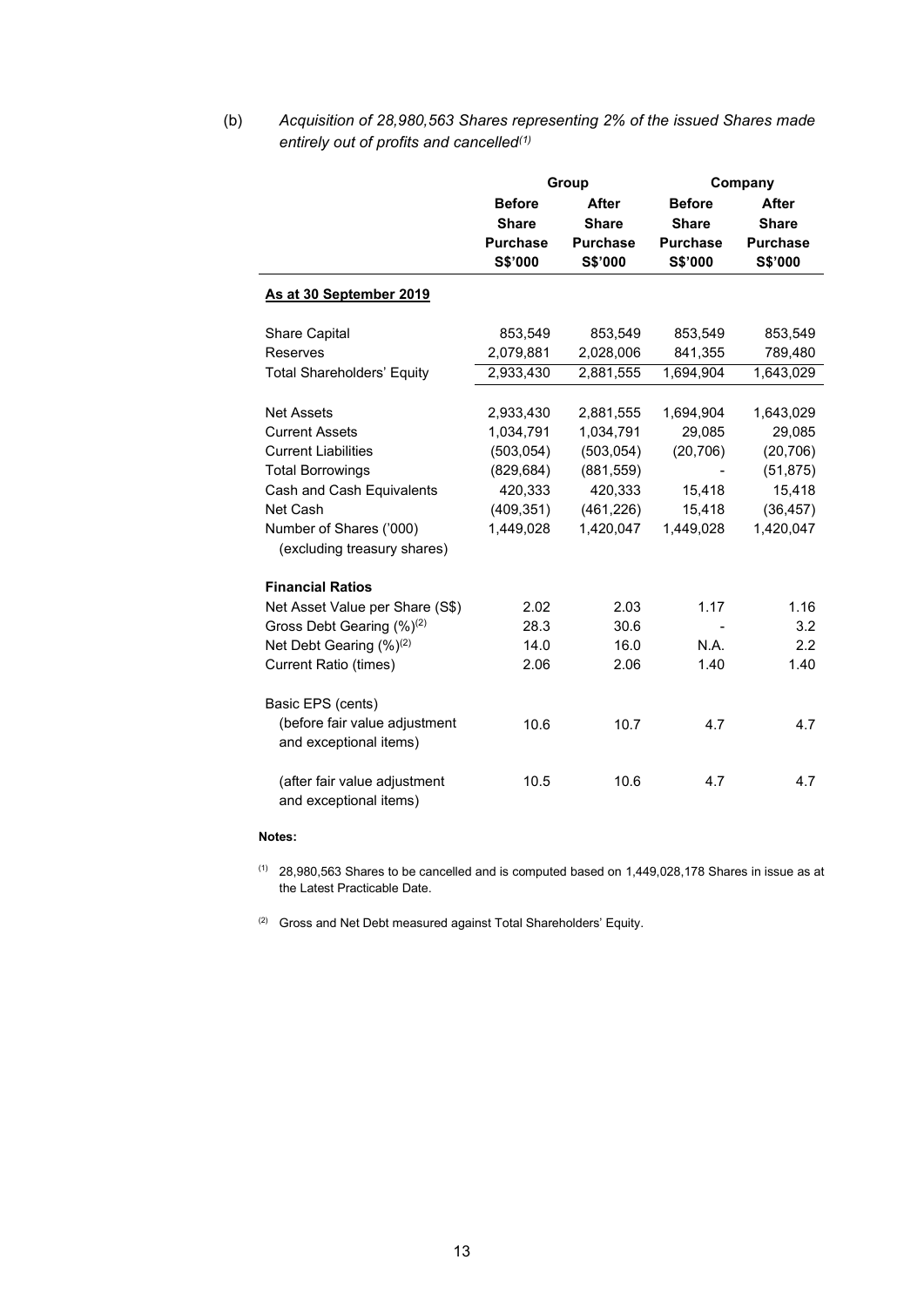(c) *Acquisition of 28,980,563 Shares representing 2% of the issued Shares made entirely out of capital and cancelled(1)* 

|                                                         |                                                             | Group                                                      | Company                                                     |                                                            |  |
|---------------------------------------------------------|-------------------------------------------------------------|------------------------------------------------------------|-------------------------------------------------------------|------------------------------------------------------------|--|
|                                                         | <b>Before</b><br><b>Share</b><br><b>Purchase</b><br>S\$'000 | <b>After</b><br><b>Share</b><br><b>Purchase</b><br>S\$'000 | <b>Before</b><br><b>Share</b><br><b>Purchase</b><br>S\$'000 | <b>After</b><br><b>Share</b><br><b>Purchase</b><br>S\$'000 |  |
| As at 30 September 2019                                 |                                                             |                                                            |                                                             |                                                            |  |
| <b>Share Capital</b>                                    | 853,549                                                     | 801,674                                                    | 853,549                                                     | 801,674                                                    |  |
| Reserves                                                | 2,079,881                                                   | 2,079,881                                                  | 841,355                                                     | 841,355                                                    |  |
| <b>Total Shareholders' Equity</b>                       | 2,933,430                                                   | 2,881,555                                                  | 1,694,904                                                   | 1,643,029                                                  |  |
| <b>Net Assets</b>                                       | 2,933,430                                                   | 2,881,555                                                  | 1,694,904                                                   | 1,643,029                                                  |  |
| <b>Current Assets</b>                                   | 1,034,791                                                   | 1,034,791                                                  | 29,085                                                      | 29,085                                                     |  |
| <b>Current Liabilities</b>                              | (503, 054)                                                  | (503, 054)                                                 | (20, 706)                                                   | (20, 706)                                                  |  |
| <b>Total Borrowings</b>                                 | (829, 684)                                                  | (881, 559)                                                 |                                                             | (51, 875)                                                  |  |
| Cash and Cash Equivalents                               | 420,333                                                     | 420,333                                                    | 15,418                                                      | 15,418                                                     |  |
| Net Cash                                                | (409, 351)                                                  | (461, 226)                                                 | 15,418                                                      | (36, 457)                                                  |  |
| Number of Shares ('000)<br>(excluding treasury shares)  | 1,449,028                                                   | 1,420,047                                                  | 1,449,028                                                   | 1,420,047                                                  |  |
| <b>Financial Ratios</b>                                 |                                                             |                                                            |                                                             |                                                            |  |
| Net Asset Value per Share (S\$)                         | 2.02                                                        | 2.03                                                       | 1.17                                                        | 1.16                                                       |  |
| Gross Debt Gearing (%) <sup>(2)</sup>                   | 28.3                                                        | 30.6                                                       |                                                             | 3.2                                                        |  |
| Net Debt Gearing (%) <sup>(2)</sup>                     | 14.0                                                        | 16.0                                                       | N.A.                                                        | 2.2                                                        |  |
| <b>Current Ratio (times)</b>                            | 2.06                                                        | 2.06                                                       | 1.40                                                        | 1.40                                                       |  |
| Basic EPS (cents)                                       |                                                             |                                                            |                                                             |                                                            |  |
| (before fair value adjustment<br>and exceptional items) | 10.6                                                        | 10.7                                                       | 4.7                                                         | 4.7                                                        |  |
| (after fair value adjustment<br>and exceptional items)  | 10.5                                                        | 10.6                                                       | 4.7                                                         | 4.7                                                        |  |

#### **Notes:**

- (1) 28,980,563 Shares to be cancelled and is computed based on 1,449,028,178 Shares in issue as at the Latest Practicable Date.
- (2) Gross and Net Debt measured against Total Shareholders' Equity.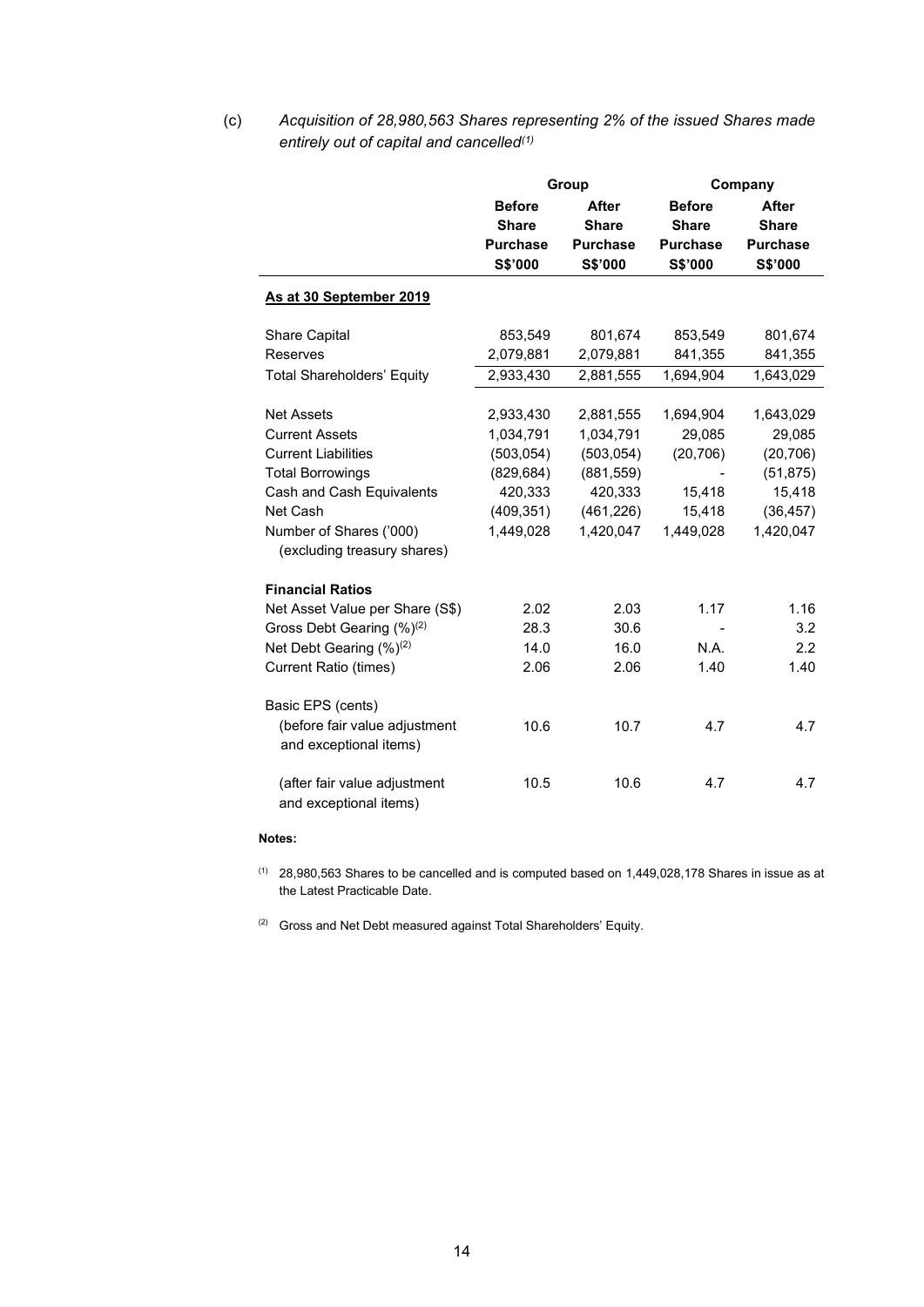## *Scenario II*

(d) *Acquisition of 101,431,972 Shares representing 7% of the issued Shares made entirely out of capital and held as treasury shares(1)* 

|                                                         |                        | Group           | Company         |                 |  |
|---------------------------------------------------------|------------------------|-----------------|-----------------|-----------------|--|
|                                                         | <b>Before</b><br>After |                 | <b>Before</b>   | After           |  |
|                                                         | <b>Share</b>           | <b>Share</b>    | <b>Share</b>    | <b>Share</b>    |  |
|                                                         | <b>Purchase</b>        | <b>Purchase</b> | <b>Purchase</b> | <b>Purchase</b> |  |
|                                                         | S\$'000                | S\$'000         | S\$'000         | S\$'000         |  |
| As at 30 September 2019                                 |                        |                 |                 |                 |  |
| <b>Share Capital</b>                                    | 853,549                | 853,549         | 853,549         | 853,549         |  |
| Reserves                                                | 2,079,881              | 2,079,881       | 841,355         | 841,355         |  |
|                                                         | 2,933,430              | 2,933,430       | 1,694,904       | 1,694,904       |  |
| <b>Treasury Shares</b>                                  |                        | (181, 563)      |                 | (181, 563)      |  |
| <b>Total Shareholders' Equity</b>                       | 2,933,430              | 2,751,867       | 1,694,904       | 1,513,341       |  |
|                                                         |                        |                 |                 |                 |  |
| <b>Net Assets</b>                                       | 2,933,430              | 2,751,867       | 1,694,904       | 1,513,341       |  |
| <b>Current Assets</b>                                   | 1,034,791              | 1,034,791       | 29,085          | 29,085          |  |
| <b>Current Liabilities</b>                              | (503, 054)             | (503, 054)      | (20, 706)       | (20, 706)       |  |
| <b>Total Borrowings</b>                                 | (829, 684)             | (1,011,247)     |                 | (181, 563)      |  |
| Cash and Cash Equivalents                               | 420,333                | 420,333         | 15,418          | 15,418          |  |
| Net Cash                                                | (409, 351)             | (590, 914)      | 15,418          | (166, 145)      |  |
| Number of Shares ('000)                                 | 1,449,028              | 1,347,596       | 1,449,028       | 1,347,596       |  |
| (excluding treasury shares)                             |                        |                 |                 |                 |  |
| <b>Financial Ratios</b>                                 |                        |                 |                 |                 |  |
| Net Asset Value per Share (S\$)                         | 2.02                   | 2.04            | 1.17            | 1.12            |  |
| Gross Debt Gearing (%) <sup>(2)</sup>                   | 28.3                   | 36.7            |                 | 12.0            |  |
| Net Debt Gearing (%) <sup>(2)</sup>                     | 14.0                   | 21.5            | N.A.            | 11.0            |  |
| <b>Current Ratio (times)</b>                            | 2.06                   | 2.06            | 1.40            | 1.40            |  |
| Basic EPS (cents)                                       |                        |                 |                 |                 |  |
| (before fair value adjustment<br>and exceptional items) | 10.6                   | 11.0            | 4.7             | 4.7             |  |
| (after fair value adjustment<br>and exceptional items)  | 10.5                   | 11.0            | 4.7             | 4.7             |  |

### **Notes:**

 $(1)$  101,431,972 Shares to be held as treasury shares and is computed based on 1,449,028,178 Shares in issue as at the Latest Practicable Date.

(2) Gross and Net Debt measured against Total Shareholders' Equity.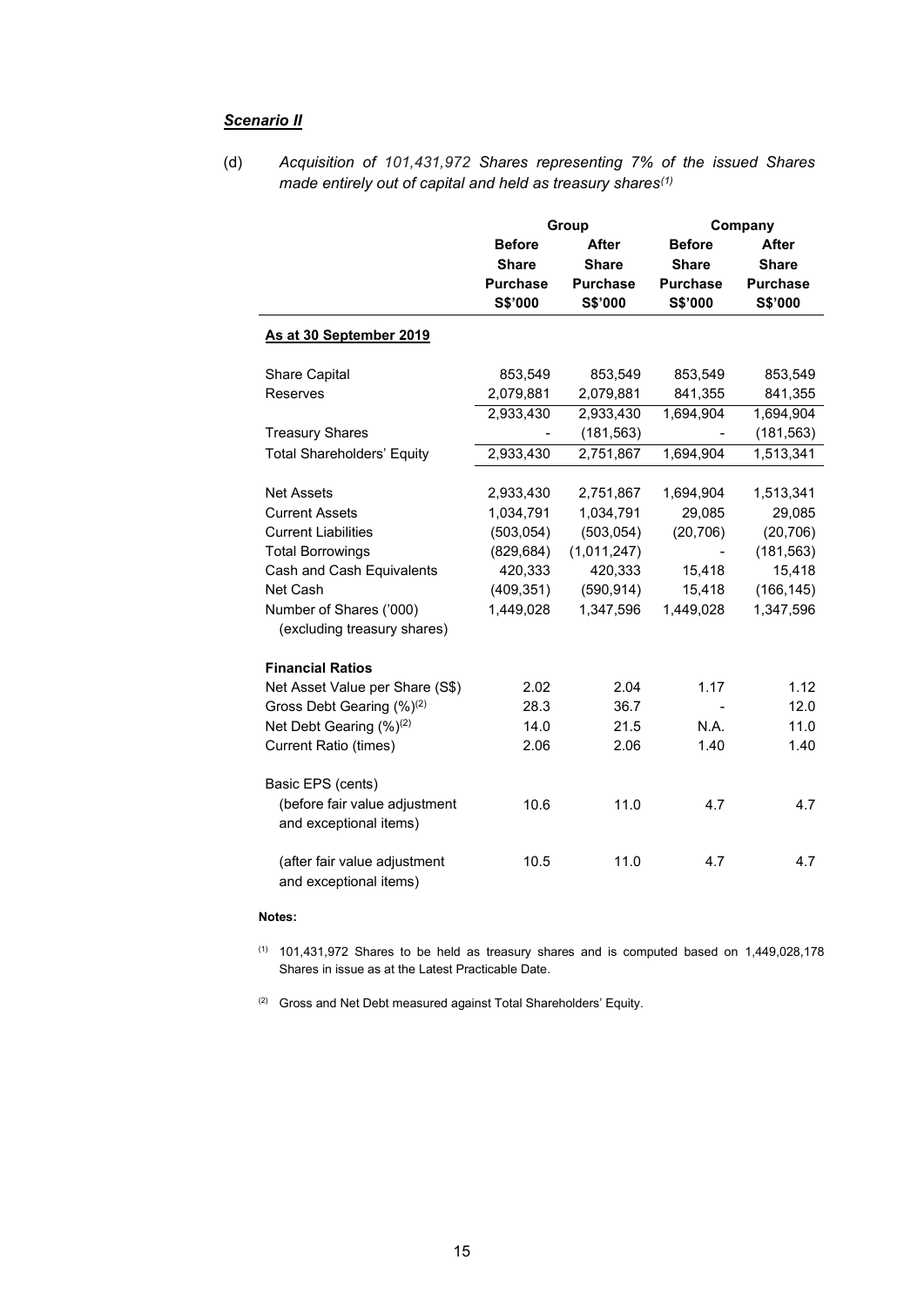(e) *Acquisition of 101,431,972 Shares representing 7% of the issued Shares made entirely out of profits and cancelled(1)* 

|                                                        |                               | Group           | Company         |                 |  |
|--------------------------------------------------------|-------------------------------|-----------------|-----------------|-----------------|--|
|                                                        | <b>Before</b><br><b>After</b> |                 | <b>Before</b>   | <b>After</b>    |  |
|                                                        | <b>Share</b>                  | <b>Share</b>    | <b>Share</b>    | <b>Share</b>    |  |
|                                                        | <b>Purchase</b>               | <b>Purchase</b> | <b>Purchase</b> | <b>Purchase</b> |  |
|                                                        | S\$'000                       | S\$'000         | S\$'000         | S\$'000         |  |
| As at 30 September 2019                                |                               |                 |                 |                 |  |
| <b>Share Capital</b>                                   | 853,549                       | 853,549         | 853,549         | 853,549         |  |
| Reserves                                               | 2,079,881                     | 1,898,318       | 841,355         | 659,792         |  |
| <b>Total Shareholders' Equity</b>                      | 2,933,430                     | 2,751,867       | 1,694,904       | 1,513,341       |  |
|                                                        |                               |                 |                 |                 |  |
| <b>Net Assets</b>                                      | 2,933,430                     | 2,751,867       | 1,694,904       | 1,513,341       |  |
| <b>Current Assets</b>                                  | 1,034,791                     | 1,034,791       | 29,085          | 29,085          |  |
| <b>Current Liabilities</b>                             | (503, 054)                    | (503, 054)      | (20, 706)       | (20, 706)       |  |
| <b>Total Borrowings</b>                                | (829, 684)                    | (1,011,247)     |                 | (181, 563)      |  |
| Cash and Cash Equivalents                              | 420,333                       | 420,333         | 15,418          | 15,418          |  |
| Net Cash                                               | (409, 351)                    | (590, 914)      | 15,418          | (166, 145)      |  |
| Number of Shares ('000)<br>(excluding treasury shares) | 1,449,028                     | 1,347,596       | 1,449,028       | 1,347,596       |  |
| <b>Financial Ratios</b>                                |                               |                 |                 |                 |  |
| Net Asset Value per Share (S\$)                        | 2.02                          | 2.04            | 1.17            | 1.12            |  |
| Gross Debt Gearing (%) <sup>(2)</sup>                  | 28.3                          | 36.7            |                 | 12.0            |  |
| Net Debt Gearing (%)(2)                                | 14.0                          | 21.5            | N.A.            | 11.0            |  |
| <b>Current Ratio (times)</b>                           | 2.06                          | 2.06            | 1.40            | 1.40            |  |
| Basic EPS (cents)                                      |                               |                 |                 |                 |  |
| (before fair value adjustment                          | 10.6                          | 11.0            | 4.7             | 4.7             |  |
| and exceptional items)                                 |                               |                 |                 |                 |  |
| (after fair value adjustment                           | 10.5                          | 11.0            | 4.7             | 4.7             |  |
| and exceptional items)                                 |                               |                 |                 |                 |  |

#### **Notes:**

- $(1)$  101,431,972 Shares to be cancelled and is computed based on 1,449,028,178 Shares in issue as at the Latest Practicable Date.
- (2) Gross and Net Debt measured against Total Shareholders' Equity.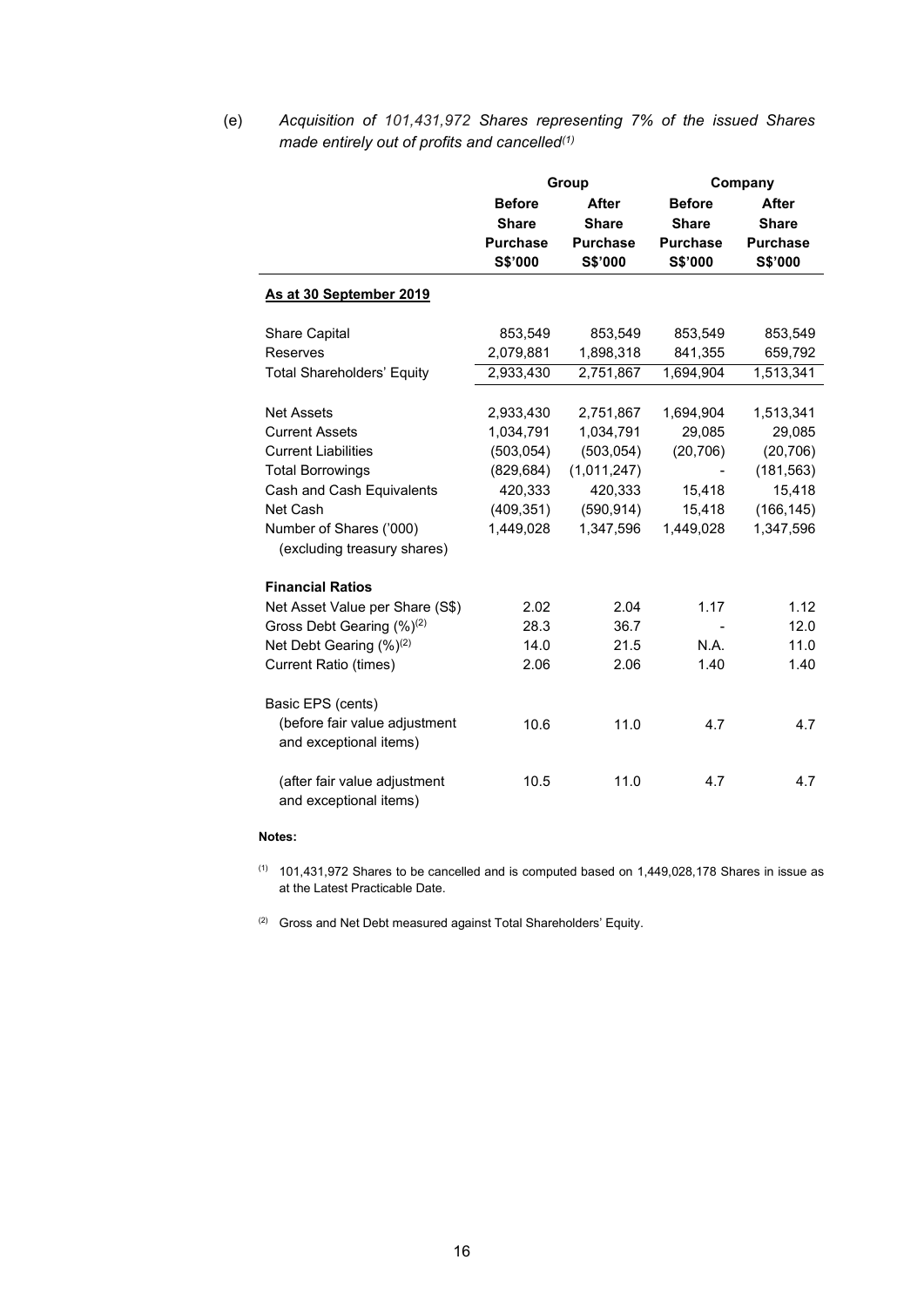(f) *Acquisition of 101,431,972 Shares representing 7% of the issued Shares made entirely out of capital and cancelled(1)* 

|                                       |                               | Group           | Company         |                 |  |
|---------------------------------------|-------------------------------|-----------------|-----------------|-----------------|--|
|                                       | <b>Before</b><br><b>After</b> |                 | <b>Before</b>   | <b>After</b>    |  |
|                                       | <b>Share</b>                  | <b>Share</b>    | <b>Share</b>    | <b>Share</b>    |  |
|                                       | <b>Purchase</b>               | <b>Purchase</b> | <b>Purchase</b> | <b>Purchase</b> |  |
|                                       | S\$'000                       | S\$'000         | S\$'000         | S\$'000         |  |
| As at 30 September 2019               |                               |                 |                 |                 |  |
| Share Capital                         | 853,549                       | 671,986         | 853,549         | 671,986         |  |
| Reserves                              | 2,079,881                     | 2,079,881       | 841,355         | 841,355         |  |
| <b>Total Shareholders' Equity</b>     | 2,933,430                     | 2,751,867       | 1,694,904       | 1,513,341       |  |
| <b>Net Assets</b>                     | 2,933,430                     | 2,751,867       | 1,694,904       | 1,513,341       |  |
| <b>Current Assets</b>                 | 1,034,791                     | 1,034,791       | 29,085          | 29,085          |  |
| <b>Current Liabilities</b>            | (503, 054)                    | (503, 054)      | (20, 706)       | (20, 706)       |  |
| <b>Total Borrowings</b>               | (829, 684)                    | (1,011,247)     |                 | (181, 563)      |  |
| Cash and Cash Equivalents             | 420,333                       | 420,333         | 15,418          | 15,418          |  |
| Net Cash                              | (409, 351)                    | (590, 914)      | 15,418          | (166, 145)      |  |
| Number of Shares ('000)               | 1,449,028                     | 1,347,596       | 1,449,028       | 1,347,596       |  |
| (excluding treasury shares)           |                               |                 |                 |                 |  |
| <b>Financial Ratios</b>               |                               |                 |                 |                 |  |
| Net Asset Value per Share (S\$)       | 2.02                          | 2.04            | 1.17            | 1.12            |  |
| Gross Debt Gearing (%) <sup>(2)</sup> | 28.3                          | 36.7            |                 | 12.0            |  |
| Net Debt Gearing (%) <sup>(2)</sup>   | 14.0                          | 21.5            | N.A.            | 11.0            |  |
| <b>Current Ratio (times)</b>          | 2.06                          | 2.06            | 1.40            | 1.40            |  |
| Basic EPS (cents)                     |                               |                 |                 |                 |  |
| (before fair value adjustment         | 10.6                          | 11.0            | 4.7             | 4.7             |  |
| and exceptional items)                |                               |                 |                 |                 |  |
|                                       |                               |                 |                 |                 |  |
| (after fair value adjustment          | 10.5                          | 11.0            | 4.7             | 4.7             |  |
| and exceptional items)                |                               |                 |                 |                 |  |

#### **Notes:**

- (1) 101,431,972 Shares to be cancelled and is computed based on 1,449,028,178 Shares in issue as at the Latest Practicable Date.
- (2) Gross and Net Debt measured against Total Shareholders' Equity.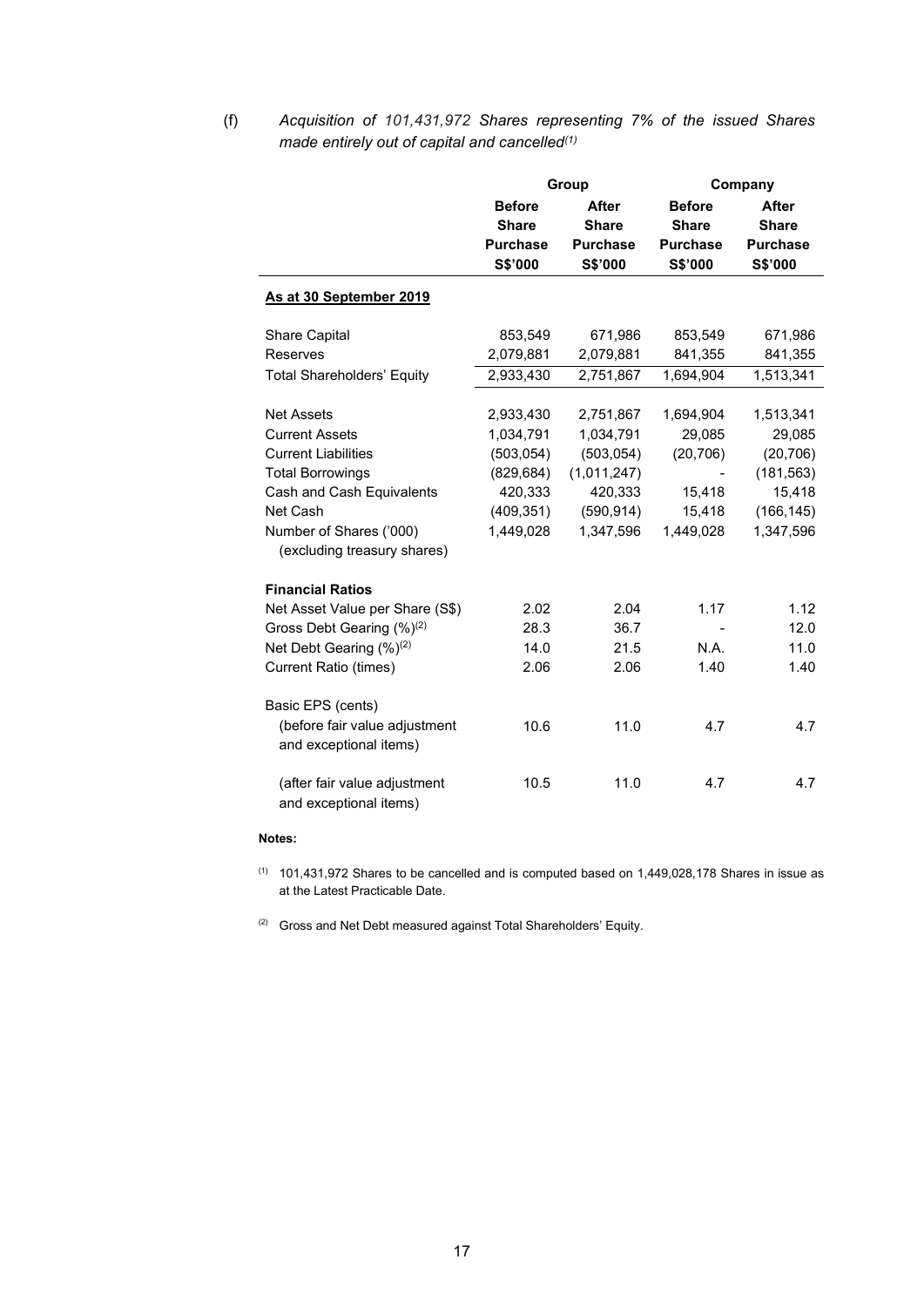**The financial effects of the two alternative scenarios whereby share purchases up to a maximum of 2% and 7% of the issued Shares are implemented by the Company, as set out above, are for illustrative purposes only. Although the Share Purchase Mandate would enable the Company to potentially purchase or acquire up to 7% of the issued Shares (excluding treasury shares and subsidiary holdings), based on a public float of approximately 12% as at the Latest Practicable Date, the Company is at present, only permitted to purchase or acquire up to 2% of the issued Shares (excluding treasury shares and subsidiary holdings) being an extent that would not affect adversely the listing status of the Shares on the SGX-ST as at the Latest Practicable Date. Even so, the Company may not necessarily purchase or acquire or be able to purchase or acquire the entire 2% or, as the case may be, (if and when future circumstances permit) the entire 7% of the issued Shares (excluding treasury shares and subsidiary holdings). In addition, the Company may cancel all or part of the Shares repurchased or hold all or part of the Shares repurchased in treasury.**

3.8 **Listing Rules.** The Listing Manual specifies that a listed company shall report all purchases or acquisitions of its shares to the SGX-ST not later than 9.00 a.m. (a) in the case of a Market Purchase, on the market day following the day of purchase or acquisition of any of its shares, and (b) in the case of an Off-Market Purchase on an equal access scheme, on the second market day after the close of acceptances of the offer. Such announcement (which must be in the form of Appendix 8.3.1 to the Listing Manual) must include, *inter alia*, details of the date of the purchase, the total number of shares purchased, the number of shares cancelled, the number of shares held as treasury shares, the purchase price per share or the highest and lowest prices paid for such shares, as applicable, the total consideration (including stamp duties and clearing charges) paid or payable for the shares, the number of shares purchased as at the date of announcement (on a cumulative basis), the number of issued shares excluding treasury shares and subsidiary holdings after the purchase, the number of treasury shares held after the purchase and the number of subsidiary holdings after the purchase.

While the Listing Manual does not expressly prohibit any purchase of shares by a listed company during any particular time or times, because the listed company would be regarded as an "insider" in relation to any proposed purchase or acquisition of its issued shares, the Company will not undertake any purchase or acquisition of Shares pursuant to the Share Purchase Mandate at any time after a price sensitive development has occurred or has been the subject of a decision until the price sensitive information has been publicly announced. In particular, in line with the best practices guide on securities dealings issued by the SGX-ST, the Company would not purchase or acquire any Shares through Market Purchases during the period of one month immediately preceding the announcement of the Company's full-year results and the period of two weeks before the announcement of the first quarter, second quarter and third quarter results.

The Listing Manual requires a listed company to ensure that at least 10% of the total number of issued shares (excluding treasury shares, preference shares and convertible equity securities) in a class that is listed is at all times held by the public. As at the Latest Practicable Date, approximately 12% of the issued Shares are held by public Shareholders. Accordingly, the Company is of the view that as of that date, there is a sufficient number of Shares in issue held by public Shareholders which would permit the Company to potentially undertake purchases of its Shares through Market Purchases pursuant to the Share Purchase Mandate *provided that* the purchases (if carried out) are not made to such an extent as would affect adversely the listing status of the Shares on the SGX-ST. The Company will consider investor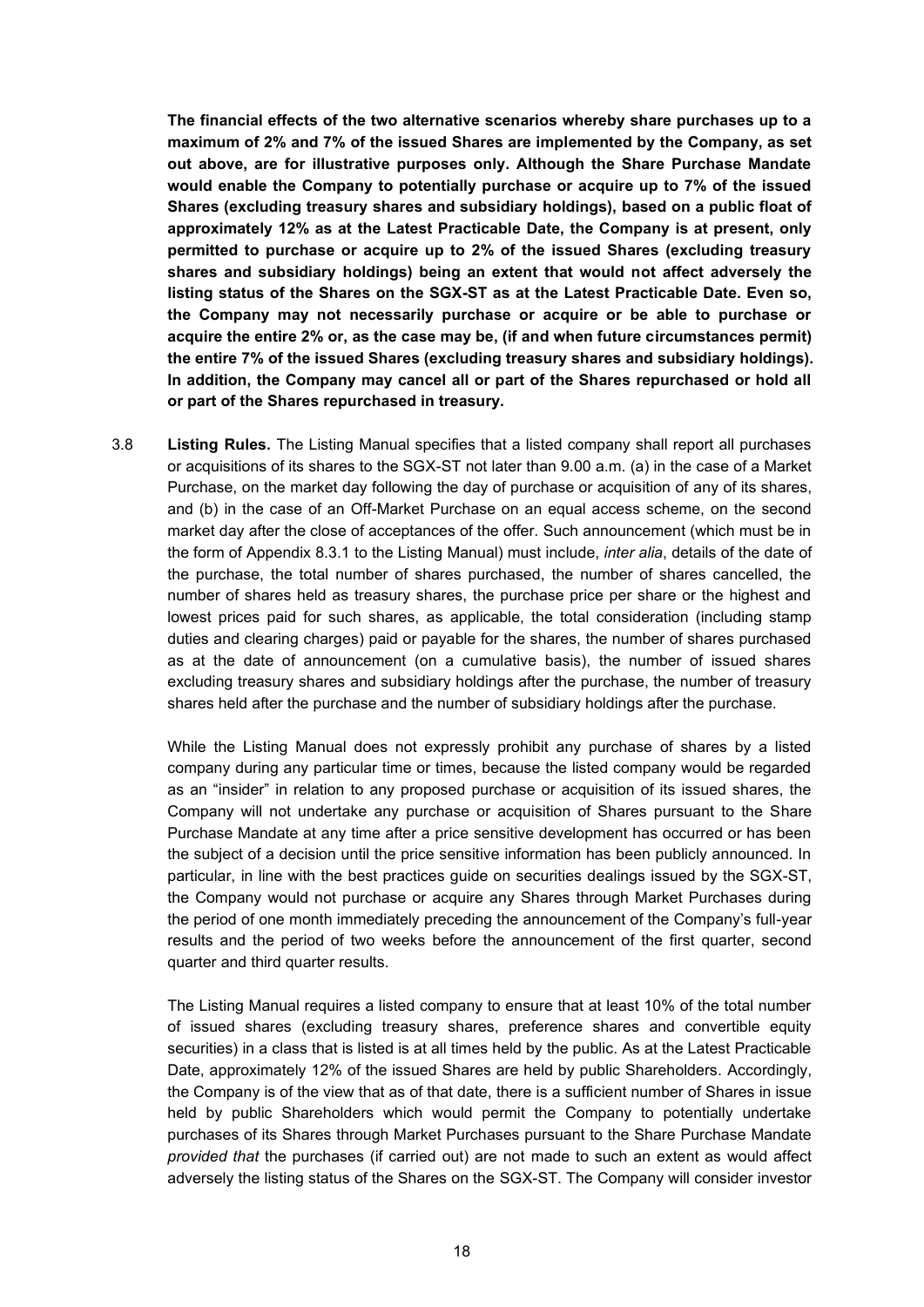interests when maintaining a liquid market in its securities, and will ensure that there is sufficient float for an orderly market in its securities when purchasing its Shares.

3.9 **Take-over Implications.** Appendix 2 of the Take-over Code contains the Share Buy-Back Guidance Note applicable as at the Latest Practicable Date. The take-over implications arising from any purchase or acquisition by the Company of its Shares are set out below:

### 3.9.1 *Obligation to make a Take-over Offer*

If, as a result of any purchase or acquisition by the Company of its Shares, a Shareholder's proportionate interest in the voting capital of the Company increases, such increase will be treated as an acquisition for the purposes of Rule 14 of the Take-over Code. If such increase results in a change of effective control, or, as a result of such increase, a Shareholder or group of Shareholders acting in concert obtains or consolidates effective control of the Company, such Shareholder or group of Shareholders acting in concert could become obliged to make a take-over offer for the Company under Rule 14 of the Take-over Code.

## 3.9.2 *Persons Acting in Concert*

Under the Take-over Code, persons acting in concert comprise individuals or companies who, pursuant to an agreement or understanding (whether formal or informal), co-operate, through the acquisition by any of them of shares in a company to obtain or consolidate effective control of that company.

Unless the contrary is established, the Take-over Code presumes, *inter alia*, the following individuals and companies to be persons acting in concert:

- (a) the following companies:
	- (i) a company;
	- (ii) the parent company of (i);
	- (iii) the subsidiaries of (i);
	- (iv) the fellow subsidiaries of (i);
	- $(v)$  the associated companies of any of (i), (ii), (iii) or (iv);
	- (vi) companies whose associated companies include any of (i), (ii), (iii),  $(iv)$  or  $(v)$ ; and
	- (vii) any person who has provided financial assistance (other than a bank in the ordinary course of business) to any of the above for the purchase of voting rights; and
- (b) a company with any of its directors (together with their close relatives, related trusts as well as companies controlled by any of the directors, their close relatives and related trusts).

The circumstances under which Shareholders (including Directors) and persons acting in concert with them respectively will incur an obligation to make a take-over offer under Rule 14 of the Take-over Code after a purchase or acquisition of Shares by the Company are set out in Appendix 2 of the Take-over Code.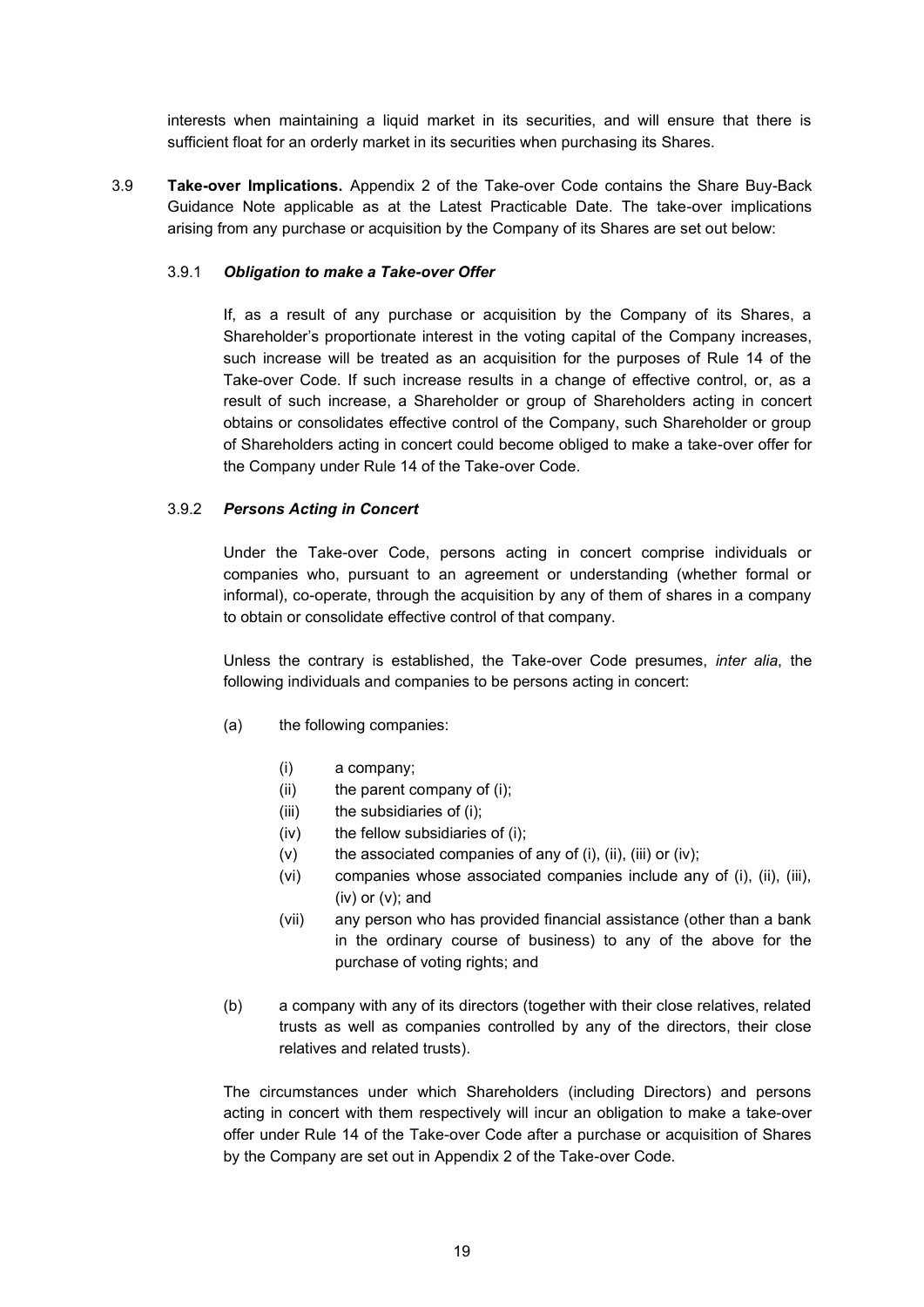### 3.9.3 *Effect of Rule 14 and Appendix 2*

In general terms, the effect of Rule 14 and Appendix 2 of the Take-over Code is that, unless exempted, Directors and persons acting in concert with them will incur an obligation to make a take-over offer for the Company under Rule 14 if, as a result of the Company purchasing or acquiring its Shares, the voting rights of such Directors and their concert parties would increase to 30% or more, or if the voting rights of such Directors and their concert parties fall between 30% and 50% of the Company's voting rights, the voting rights of such Directors and their concert parties would increase by more than 1% in any period of six months. In calculating the percentages of voting rights of such Directors and their concert parties, treasury shares shall be excluded.

Under Appendix 2 of the Take-over Code, a Shareholder not acting in concert with the Directors will not be required to make a take-over offer under Rule 14 if, as a result of the Company purchasing or acquiring its Shares, the voting rights of such Shareholder in the Company would increase to 30% or more, or, if such Shareholder holds between 30% and 50% of the Company's voting rights, the voting rights of such Shareholder would increase by more than 1% in any period of six months. Such Shareholder need not abstain from voting in respect of the Ordinary Resolution authorising the Share Purchase Mandate.

Based solely on the interests of substantial Shareholders as recorded in the Register of Substantial Shareholders as at the Latest Practicable Date, none of the substantial Shareholders would become obliged to make a take-over offer for the Company under Rule 14 of the Take-over Code as a result of the purchase or acquisition by the Company of 2% of its issued Shares as at the Latest Practicable Date.

**Shareholders are advised to consult their professional advisers and/or the Securities Industry Council at the earliest opportunity as to whether an obligation to make a takeover offer would arise by reason of any share purchases by the Company.**

3.10 **No Previous Purchases.** The Company has not undertaken any purchase or acquisition of its issued Shares pursuant to the Share Purchase Mandate approved by shareholders at the 2019 AGM.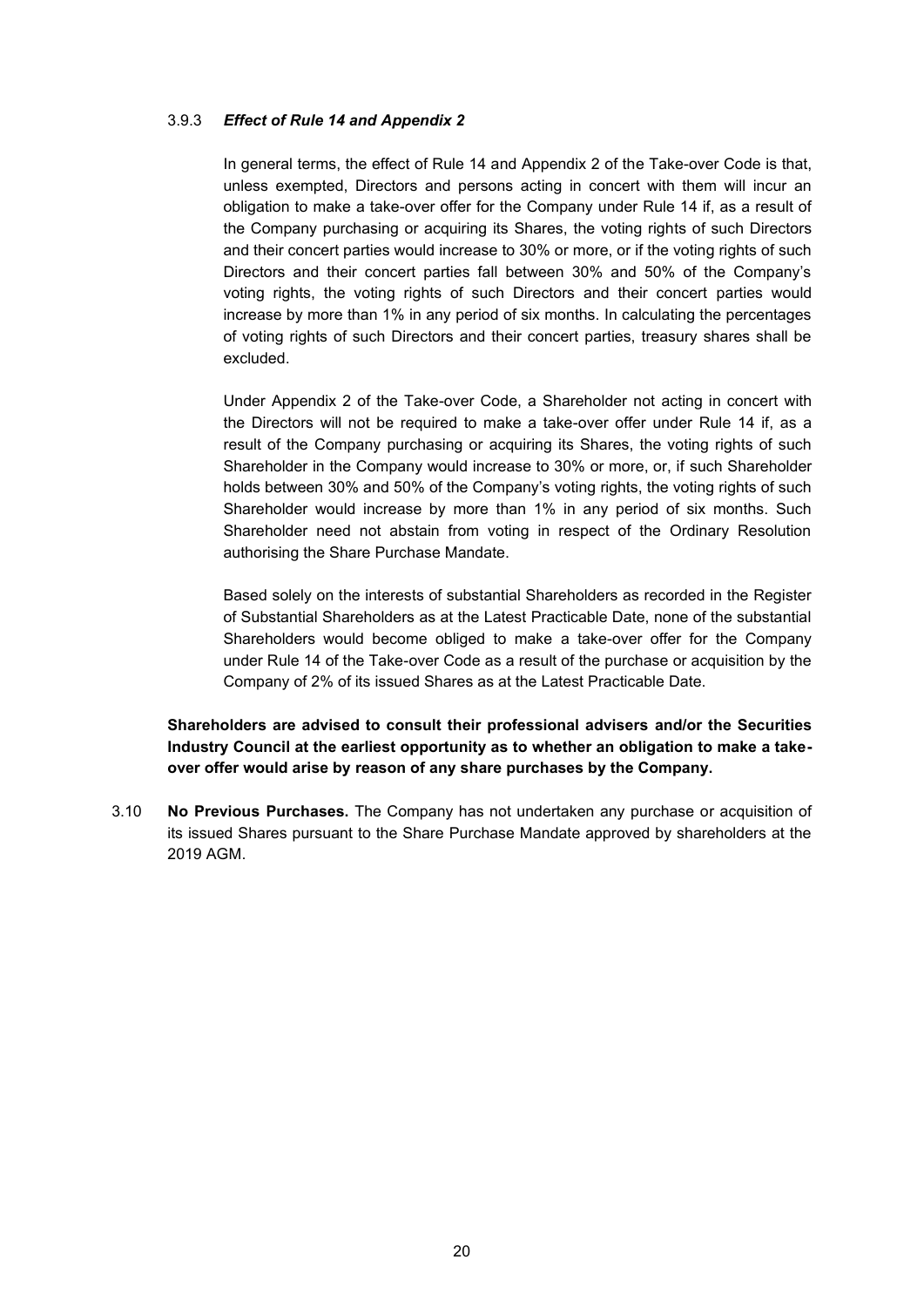### **4. INTERESTS OF DIRECTORS AND SUBSTANTIAL SHAREHOLDERS**

4.1 **Directors' Interests.** The interests of the Directors in the Shares as recorded in the Register of Directors' Shareholdings as at the Latest Practicable Date are set out below:

|                                                  | <b>Number of Shares</b> |        |                         |        |
|--------------------------------------------------|-------------------------|--------|-------------------------|--------|
|                                                  | <b>Direct</b>           |        | <b>Deemed</b>           |        |
| <b>Director</b>                                  | <b>Interest</b>         | 9/2(1) | Interest <sup>(2)</sup> | 9/2(1) |
| Mr Charoen Sirivadhanabhakdi                     |                         |        | 1,270,503,884           | 87.68  |
| Khunying Wanna Sirivadhanabhakdi                 |                         |        | 1,270,503,884           | 87.68  |
| Tengku Syed Badarudin Jamalullail                |                         |        |                         |        |
| Mrs Siripen Sitasuwan                            |                         |        |                         |        |
| Mr Timothy Chia Chee Ming                        |                         |        |                         |        |
| Mr Charles Mak Ming Ying                         |                         |        |                         |        |
| Mr Chan Heng Wing                                |                         |        |                         |        |
| Dr Sujittra Sombuntham                           |                         |        |                         |        |
| Mr Koh Poh Tiong                                 | 251,315                 | 0.017  |                         |        |
| Mr Chotiphat Bijananda                           |                         |        |                         |        |
| Mr Thapana Sirivadhanabhakdi                     |                         |        |                         |        |
| Mr Sithichai Chaikriangkrai                      |                         |        |                         |        |
| Mr Michael Chye Hin Fah (Alternate Director)     |                         |        |                         |        |
| Mr Prapakon Thongtheppairot (Alternate Director) |                         |        |                         |        |

#### **Notes:**

- $(1)$  The figures are based on 1,449,028,178 Shares in issue as at the Latest Practicable Date.
- (2) Deemed interests refer to interests determined pursuant to Section 4 of the Securities and Futures Act, Chapter 289 of Singapore (the "**SFA**").
- 4.2 **Substantial Shareholders' Interests.** The interests of the substantial Shareholders in the Shares as recorded in the Register of Substantial Shareholders as at the Latest Practicable Date are set out below:

|                                         | <b>Number of Shares</b> |        |                |        |  |
|-----------------------------------------|-------------------------|--------|----------------|--------|--|
|                                         | <b>Direct</b>           |        | <b>Deemed</b>  |        |  |
| <b>Substantial Shareholder</b>          | <b>Interest</b>         | 9/2(1) | Interest $(2)$ | 9/2(1) |  |
| Mr Charoen Sirivadhanabhakdi            |                         |        | 1,270,503,884  | 87.68  |  |
| Khunying Wanna Sirivadhanabhakdi        |                         |        | 1,270,503,884  | 87.68  |  |
| InterBev Investment Limited             | 412,423,822             | 28.46  |                |        |  |
| International Beverage Holdings Limited |                         |        | 412,423,822    | 28.46  |  |
| Thai Beverage Public Company Limited    |                         |        | 412,423,822    | 28.46  |  |
| <b>TCC Assets Limited</b>               | 858,080,062             | 59.22  |                |        |  |
| Siriwana Company Limited                |                         |        | 412,423,822    | 28.46  |  |
| <b>MM Group Limited</b>                 |                         |        | 412.423.822    | 28.46  |  |
| Maxtop Management Corp.                 |                         |        | 412.423.822    | 28.46  |  |
| Risen Mark Enterprise Ltd.              |                         |        | 412.423.822    | 28.46  |  |
| Golden Capital (Singapore) Limited      |                         |        | 412,423,822    | 28.46  |  |

#### **Notes:**

 $(1)$  The figures are based on 1,449,028,178 Shares in issue as at the Latest Practicable Date.

 $(2)$  Deemed interests refer to interests determined pursuant to Section 4 of the SFA.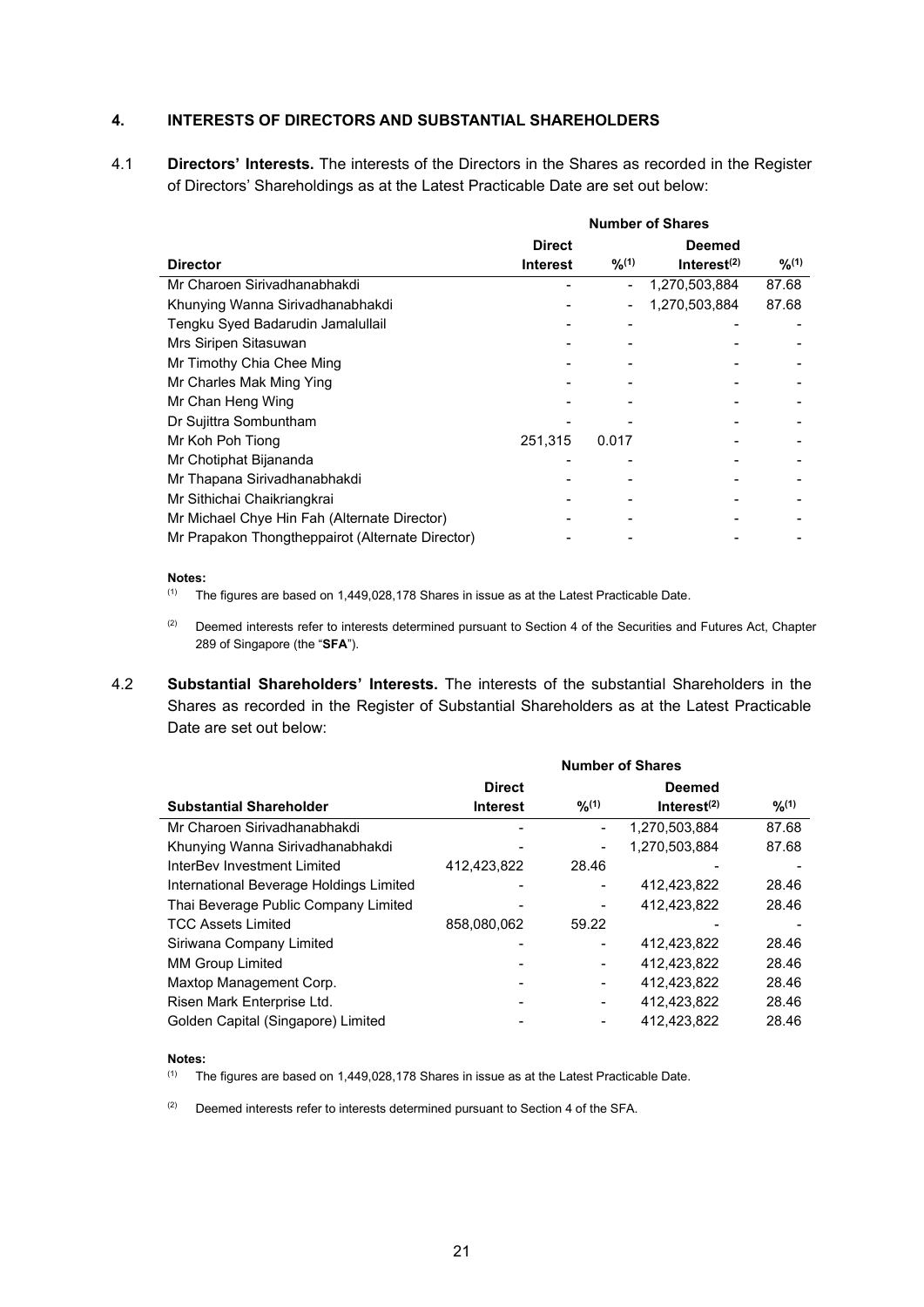### **5. DIRECTORS' RECOMMENDATIONS**

5.1 **Proposed Renewal of IPT Mandate.** The Directors who are considered independent for the purposes of the proposed renewal of the IPT Mandate are, as at the Latest Practicable Date, Tengku Syed Badarudin Jamalullail, Mrs Siripen Sitasuwan, Mr Timothy Chia Chee Ming, Mr Charles Mak Ming Ying, Mr Chan Heng Wing, Dr Sujittra Sombuntham and Mr Koh Poh Tiong (the "**Independent Directors**"). The Independent Directors are of the opinion that the entry by the EAR Group (as described in paragraph 2 of the Appendix to this Letter) into the Interested Person Transactions (as described in paragraph 5 of the Appendix to this Letter) with the Interested Persons (as described in paragraph 4 of the Appendix to this Letter) in the ordinary course of business will enhance the efficiency of the Company and its subsidiaries, and is in the interests of the Company. Accordingly, they recommend that Shareholders vote in favour of Ordinary Resolution No. 10, being the Ordinary Resolution relating to the renewal of the IPT Mandate to be proposed at the 2020 AGM.

The Independent Directors, in rendering their recommendation, have not had regard to the specific investment objectives, financial situation, tax position and/or unique needs and constraints of any Shareholder.

As different Shareholders would have different investment objectives, the Independent Directors recommend that any individual Shareholder who may require specific advice in relation to the IPT Mandate should consult his stockbroker, bank manager, solicitor, accountant or other professional advisers.

5.2 **Proposed Renewal of Share Purchase Mandate.** The Directors are of the opinion that the proposed renewal of the Share Purchase Mandate is in the best interests of the Company. They accordingly recommend that Shareholders vote in favour of Ordinary Resolution No. 11, being the Ordinary Resolution relating to the renewal of the Share Purchase Mandate to be proposed at the 2020 AGM.

### **6. ABSTENTION FROM RECOMMENDATION AND VOTING**

Each of the following Directors have abstained from making any recommendation to Shareholders in relation to the proposed renewal of the IPT Mandate:

- (a) Mr Charoen Sirivadhanabhakdi, who is a controlling shareholder of the Company and an interested person in relation to the IPT Mandate;
- (b) Khunying Wanna Sirivadhanabhakdi, who is a controlling shareholder of the Company and an interested person in relation to the IPT Mandate;
- (c) Mr Chotiphat Bijananda, who is a director of TCC Assets Limited, Frasers Property Limited and certain other companies which are associates of Mr Charoen Sirivadhanabhakdi and Khunying Wanna Sirivadhanabhakdi, both controlling shareholders of the Company and interested persons in relation to the IPT Mandate. Mr Chotiphat Bijananda is also the son-in-law of Mr Charoen Sirivadhanabhakdi and Khunying Wanna Sirivadhanabhakdi;
- (d) Mr Thapana Sirivadhanabhakdi, who is the son of Mr Charoen Sirivadhanabhakdi and Khunying Wanna Sirivadhanabhakdi, both controlling shareholders of the Company and interested persons in relation to the IPT Mandate. Mr Thapana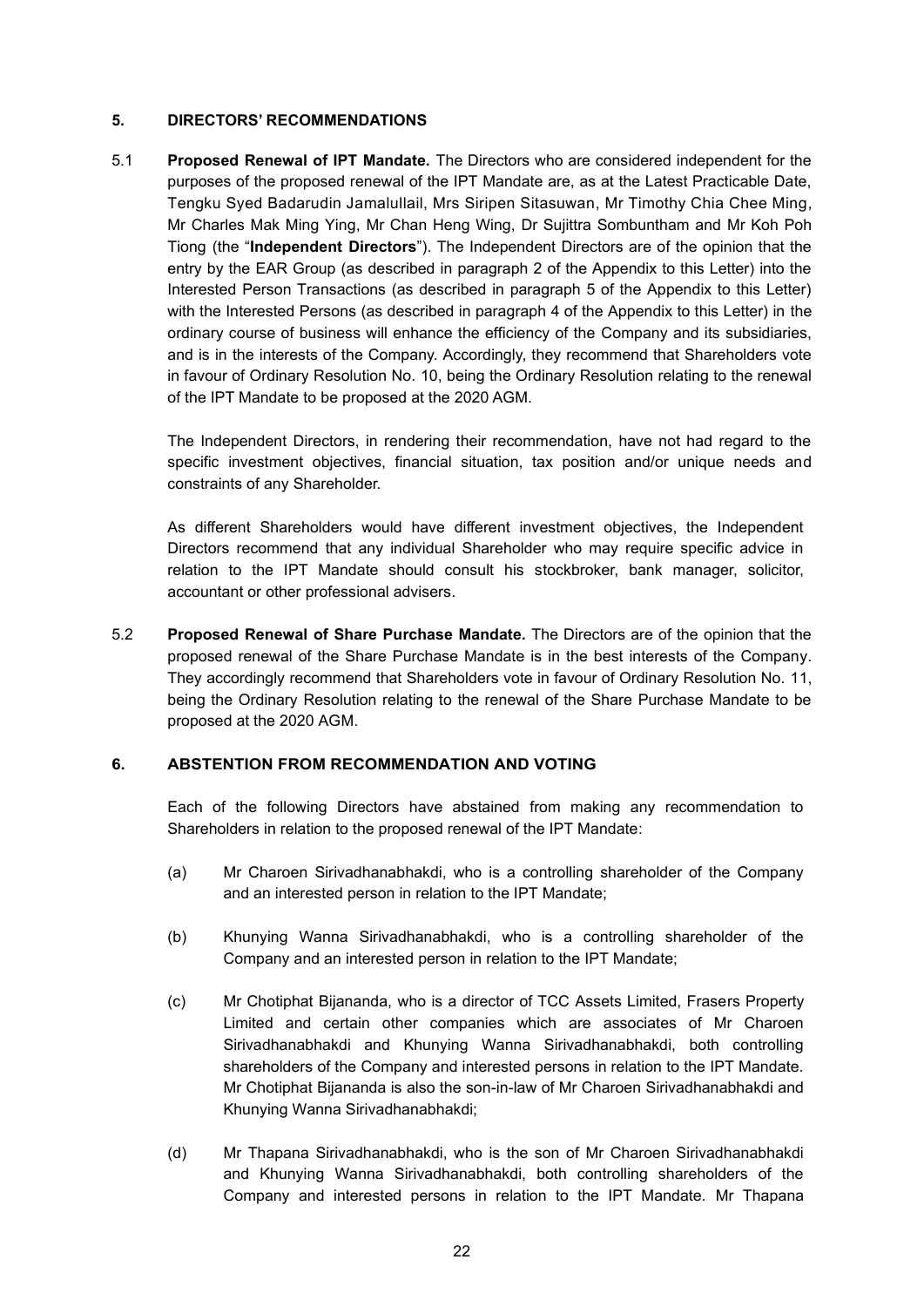Sirivadhanabhakdi is also a director, President and Chief Executive Officer of Thai Beverage Public Company Limited, and a director of certain other companies which are associates of Mr Charoen Sirivadhanabhakdi and Khunying Wanna Sirivadhanabhakdi; and

(e) Mr Sithichai Chaikriangkrai, who is a director, Senior Executive Vice-President and Group Chief Financial Officer of Thai Beverage Public Company Limited, and a director of Frasers Property Limited and certain other companies which are associates of Mr Charoen Sirivadhanabhakdi and Khunying Wanna Sirivadhanabhakdi, both controlling shareholders of the Company and interested persons in relation to the IPT Mandate.

Each of the above Directors will abstain from voting his/her holding of Shares (if any), and has undertaken to ensure that his/her respective associates (including InterBev Investment Limited and TCC Assets Limited) will abstain from voting their respective holdings of Shares (if any), on Ordinary Resolution No. 10, being the Ordinary Resolution relating to the renewal of the IPT Mandate to be proposed at the 2020 AGM. The Company will disregard any votes cast by each of the above Directors and his/her respective associates (including InterBev Investment Limited and TCC Assets Limited) in respect of their holdings of Shares (if any) on Ordinary Resolution No. 10.

Each of the above Directors will also decline to accept appointment as proxy for any Shareholder to vote in respect of Ordinary Resolution No. 10, being the Ordinary Resolution relating to the renewal of the IPT Mandate to be proposed at the 2020 AGM, unless the Shareholder concerned shall have given specific instructions in his Proxy Form as to the manner in which his votes are to be cast in respect of Ordinary Resolution No. 10.

### **7. DIRECTORS' RESPONSIBILITY STATEMENT**

The Directors collectively and individually accept full responsibility for the accuracy of the information given in this Letter and confirm after making all reasonable enquiries that, to the best of their knowledge and belief, this Letter constitutes full and true disclosure of all material facts about the Proposals, and the Company and its subsidiaries which are relevant to the Proposals, and the Directors are not aware of any facts the omission of which would make any statement in this Letter misleading. Where information in this Letter has been extracted from published or otherwise publicly available sources or obtained from a named source, the sole responsibility of the Directors has been to ensure that such information has been accurately and correctly extracted from those sources and/or reproduced in this Letter in its proper form and context.

# **8. INSPECTION OF DOCUMENTS**

The following documents are available for inspection at the registered office of the Company during normal business hours from the date of this Letter up to the date of the 2020 AGM:

- (a) the Annual Report of the Company for the financial year ended 30 September 2019;
- (b) the Letter to Shareholders dated 4 January 2019; and
- (c) the Constitution of the Company.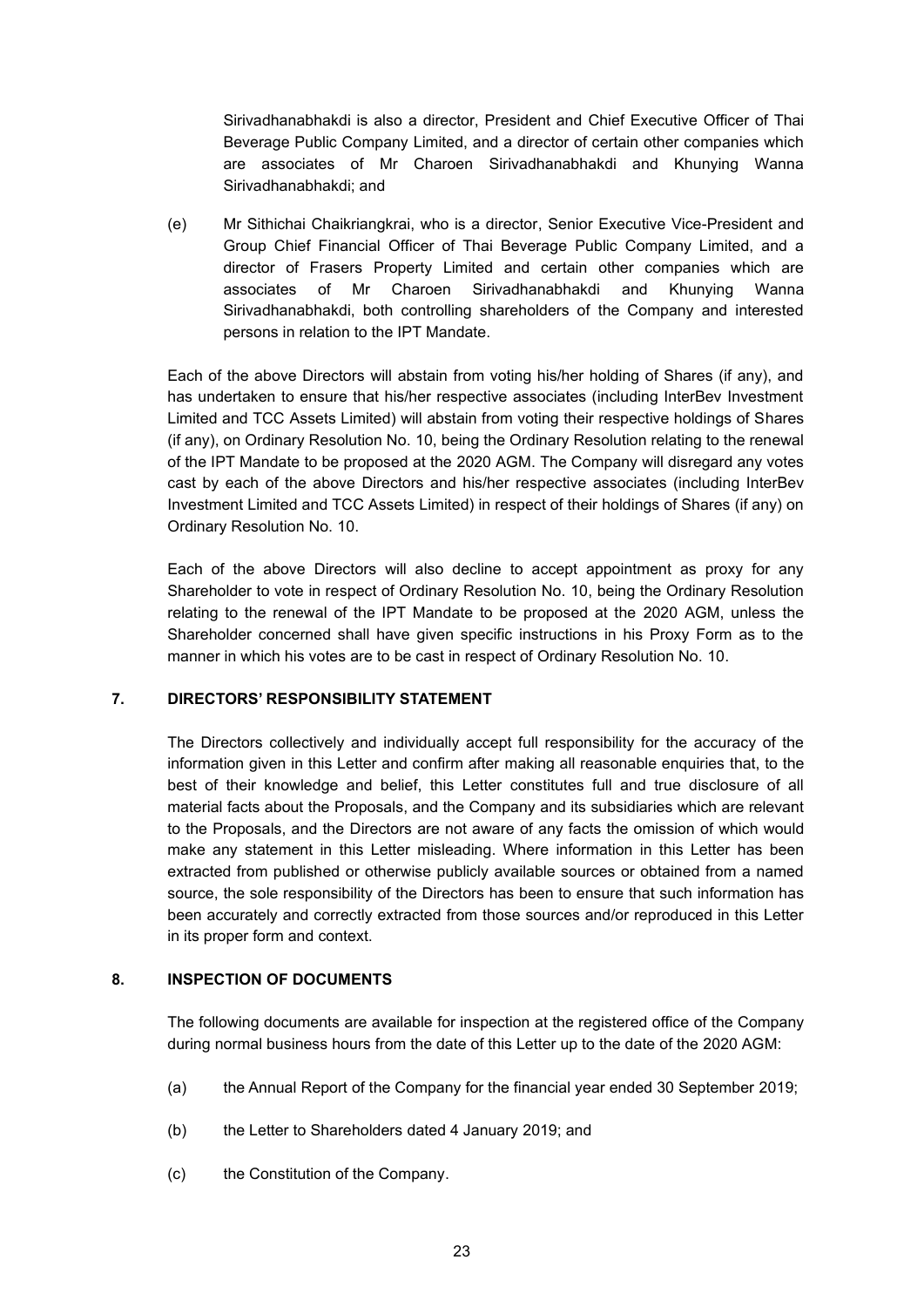The Annual Report of the Company for the financial year ended 30 September 2019 and the Letter to Shareholders dated 4 January 2019 may also be accessed at the URL https://www.fraserandneave.com/investor-relations/annual-reports.

Yours faithfully for and on behalf of the Board of Directors of FRASER AND NEAVE, LIMITED

Hui Choon Kit Company Secretary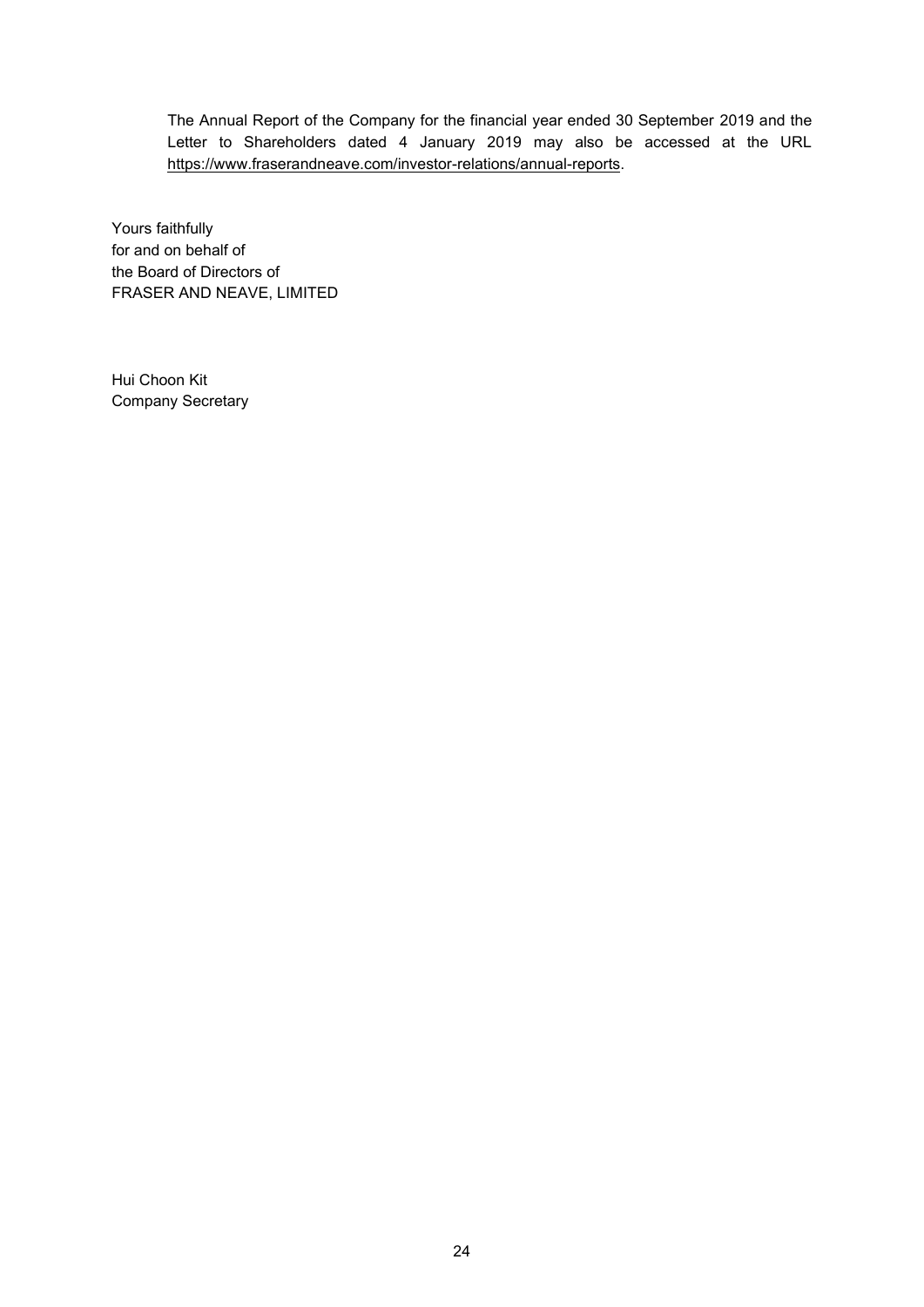# **THE IPT MANDATE**

# **1. Chapter 9 of the Listing Manual**

- 1.1 Chapter 9 of the listing manual (the "**Listing Manual**") of the Singapore Exchange Securities Trading Limited ("**SGX-ST**") governs transactions between a listed company, as well as transactions by its subsidiaries and associated companies that are considered to be "at risk", with the listed company's interested persons.
- 1.2 Except for any transaction which is below S\$100,000 in value and certain transactions which, by reason of the nature of such transactions, are not considered to put the listed company at risk to its interested persons and hence are excluded from the ambit of Chapter 9, when this Chapter applies to a transaction with an interested person and the value of the transaction alone or in aggregation with other transactions conducted with the same interested person during the financial year reaches or exceeds certain materiality thresholds (which are based on the listed company's latest audited consolidated net tangible assets ("**NTA**")), the listed company is required to make an immediate announcement, or to make an immediate announcement and seek its shareholders' approval for the transaction. In particular, shareholders' approval is required for an interested person transaction of a value equal to, or exceeding:
	- (a) 5% of the listed company's latest audited consolidated NTA; or
	- (b) 5% of the listed company's latest audited consolidated NTA, when aggregated with the values of all other transactions entered into with the same interested person (as such term is construed under Chapter 9 of the Listing Manual) during the same financial year.
- 1.3 Based on the latest audited consolidated financial statements of Fraser and Neave, Limited (the "**Company**") and its subsidiaries (the "**Group**") for the financial year ended 30 September 2019, the consolidated NTA of the Group was S\$2,791,869,000. Accordingly, in relation to the Company, for the purpose of Chapter 9 of the Listing Manual, in the current financial year and until such time as the audited consolidated financial statements of the Group for the financial year ending 30 September 2020 are published, 5% of the latest audited consolidated NTA of the Group would be S\$139,593,450.
- 1.4 Chapter 9 of the Listing Manual, however, allows a listed company to seek a mandate from its shareholders for recurrent transactions of a revenue or trading nature or those necessary for its day-to-day operations such as the purchase and sale of supplies and materials (but not for the purchase or sale of assets, undertakings or businesses) which may be carried out with the listed company's interested persons. A general mandate is subject to annual renewal.
- 1.5 For the purposes of Chapter 9 of the Listing Manual:
	- (a) an "**entity at risk**" means:
		- (i) the listed company;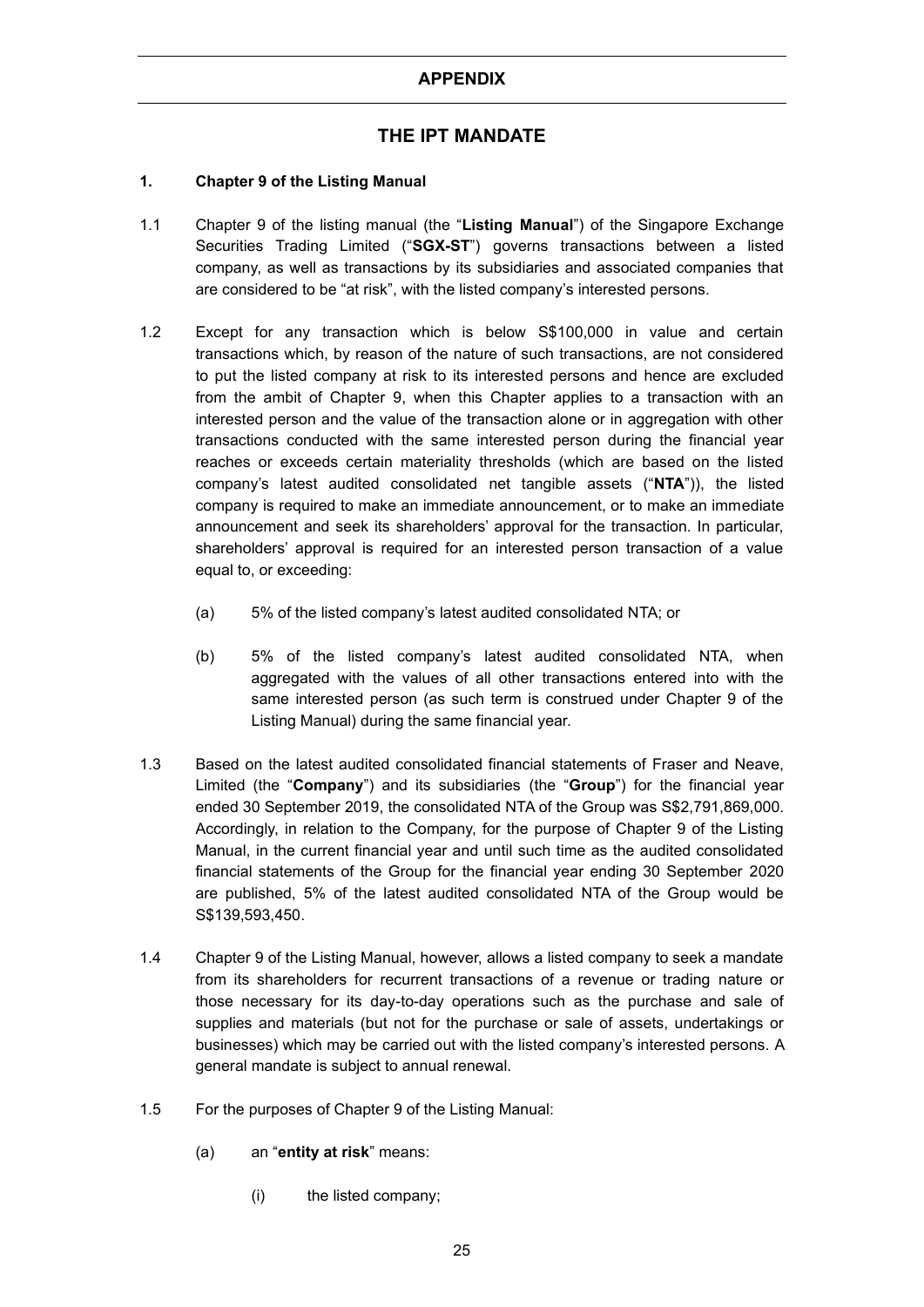- (ii) a subsidiary of the listed company that is not listed on the SGX-ST or an approved exchange; or
- (iii) an associated company of the listed company that is not listed on the SGX-ST or an approved exchange, provided that the listed company and/or its subsidiaries (the "**listed group**"), or the listed group and its interested person(s), has control over the associated company;
- (b) an "**interested person**" means a director, chief executive officer or controlling shareholder of the listed company or an associate of such director, chief executive officer or controlling shareholder;
- (c) an "**associate**" in relation to an interested person who is a director, chief executive officer or controlling shareholder, includes an immediate family member (that is, the spouse, child, adopted child, step-child, sibling or parent) of such director, chief executive officer or controlling shareholder, the trustees of any trust of which the director/his immediate family, the chief executive officer/his immediate family or the controlling shareholder/his immediate family is a beneficiary, or in the case of a discretionary trust, is a discretionary object, and any company in which the director/his immediate family, the chief executive officer/his immediate family or the controlling shareholder/his immediate family has or have an aggregate interest (directly or indirectly) of 30% or more, and, where a controlling shareholder is a corporation, its subsidiary or holding company or fellow subsidiary or a company in which it and/or they have (directly or indirectly) an interest of 30% or more;
- (d) an "**approved exchange**" means a stock exchange that has rules which safeguard the interests of shareholders against interested person transactions according to similar principles as Chapter 9;
- (e) an "**interested person transaction**" means a transaction between an entity at risk and an interested person; and
- (f) a "**transaction**" includes the provision or receipt of financial assistance; the acquisition, disposal or leasing of assets; the provision or receipt of services; the issuance or subscription of securities; the granting of or being granted options; and the establishment of joint ventures or joint investments, whether or not entered into in the ordinary course of business, and whether entered into directly or indirectly.

### **2. Rationale and Benefit to Shareholders**

2.1 It is envisaged that in the ordinary course of their businesses, transactions between companies in the EAR Group (as defined below) and the Company's interested persons are likely to occur from time to time. Such transactions would include, but are not limited to, the provision of goods and services in the ordinary course of business of the EAR Group to the Company's interested persons or the obtaining of goods and services from them.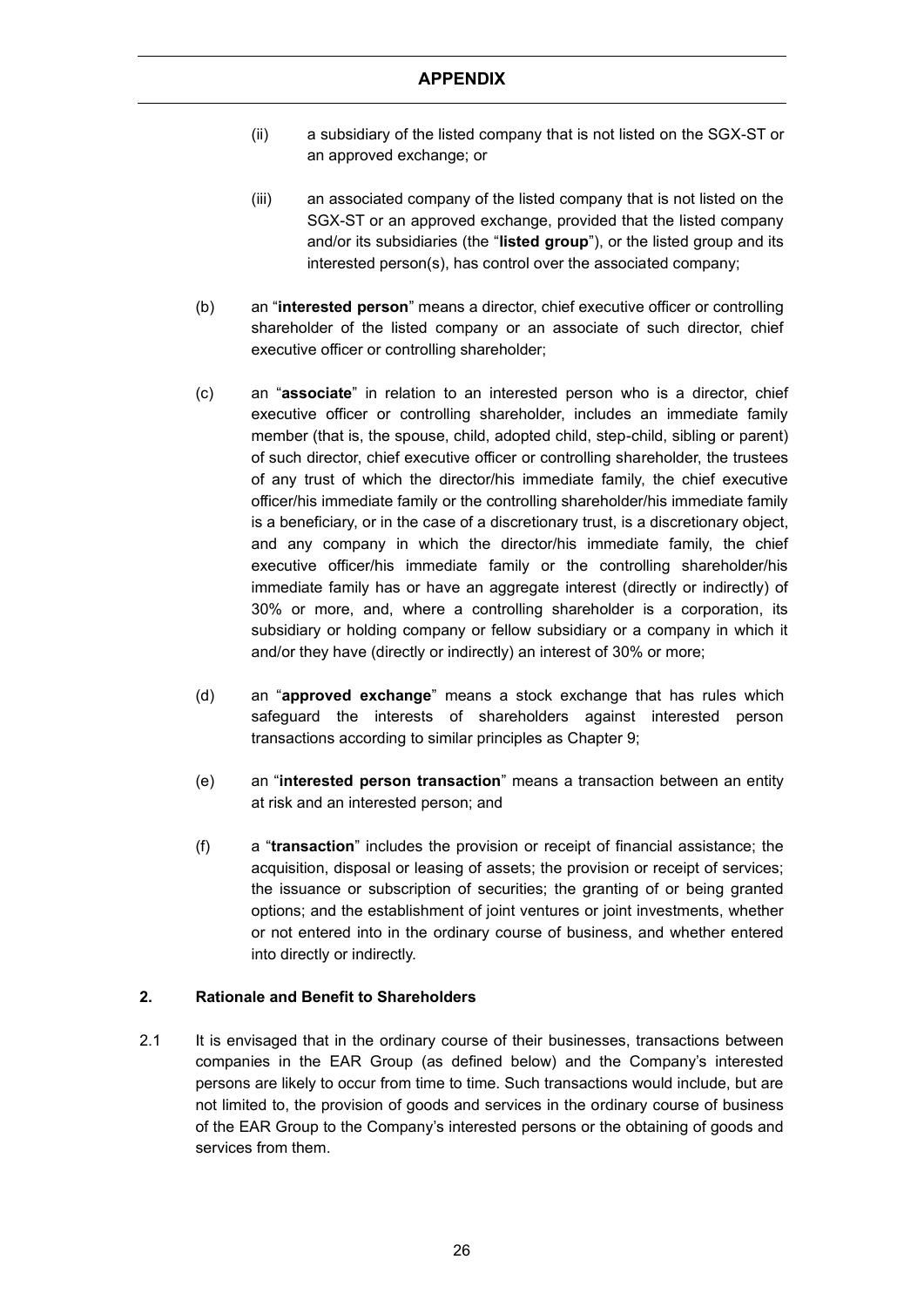- 2.2 In view of the time-sensitive and recurrent nature of commercial transactions, the obtaining of the IPT Mandate pursuant to Chapter 9 of the Listing Manual will enable:
	- (a) the Company;
	- (b) subsidiaries of the Company (excluding other subsidiaries listed on the SGX-ST or an approved exchange); and
	- (c) associated companies of the Company (other than an associated company that is listed on the SGX-ST or an approved exchange) over which the Company, or the Company and its interested person(s), has or have control,

(together, the "**EAR Group**"), or any of them, in the ordinary course of their businesses, to enter into the categories of transactions ("**Interested Person Transactions**") set out in paragraph 5 below with the specified classes of the Company's interested persons ("**Interested Persons**") set out in paragraph 4 below, provided such Interested Person Transactions are made on normal commercial terms and are not prejudicial to the interests of the Company and its minority shareholders.

2.3 The IPT Mandate (and its subsequent renewal thereafter on an annual basis) will enhance the ability of companies in the EAR Group to pursue business opportunities which are time-sensitive in nature, and will eliminate the need for the Company to announce, or to announce and convene separate general meetings, on each occasion to seek shareholders' prior approval for the entry by the relevant company in the EAR Group into such transactions. This will substantially reduce the expenses associated with the convening of general meetings on an *ad hoc* basis, improve administrative efficacy considerably, and allow manpower resources and time to be channelled towards attaining corporate objectives.

### **3. Scope and Validity Period of the IPT Mandate**

- 3.1 The IPT Mandate covers various types of Interested Person Transactions under each category of activities to which the IPT Mandate applies and describes the review procedures for ensuring that such transactions will be entered into with the specified classes of Interested Persons on normal commercial terms and will not be prejudicial to the interests of the Company and its minority shareholders.
- 3.2 The IPT Mandate will not apply to any transaction by a company in the EAR Group with an Interested Person that:
	- (a) is below S\$100,000 in value, as the threshold and aggregation requirements contained in Chapter 9 of the Listing Manual would not apply to such a transaction; or
	- (b) is equal to or exceeds S\$100,000 in value, but qualifies as an excepted transaction for the purposes of Chapter 9 of the Listing Manual and is thus exempted from the threshold and aggregation requirements contained in Chapter 9 of the Listing Manual.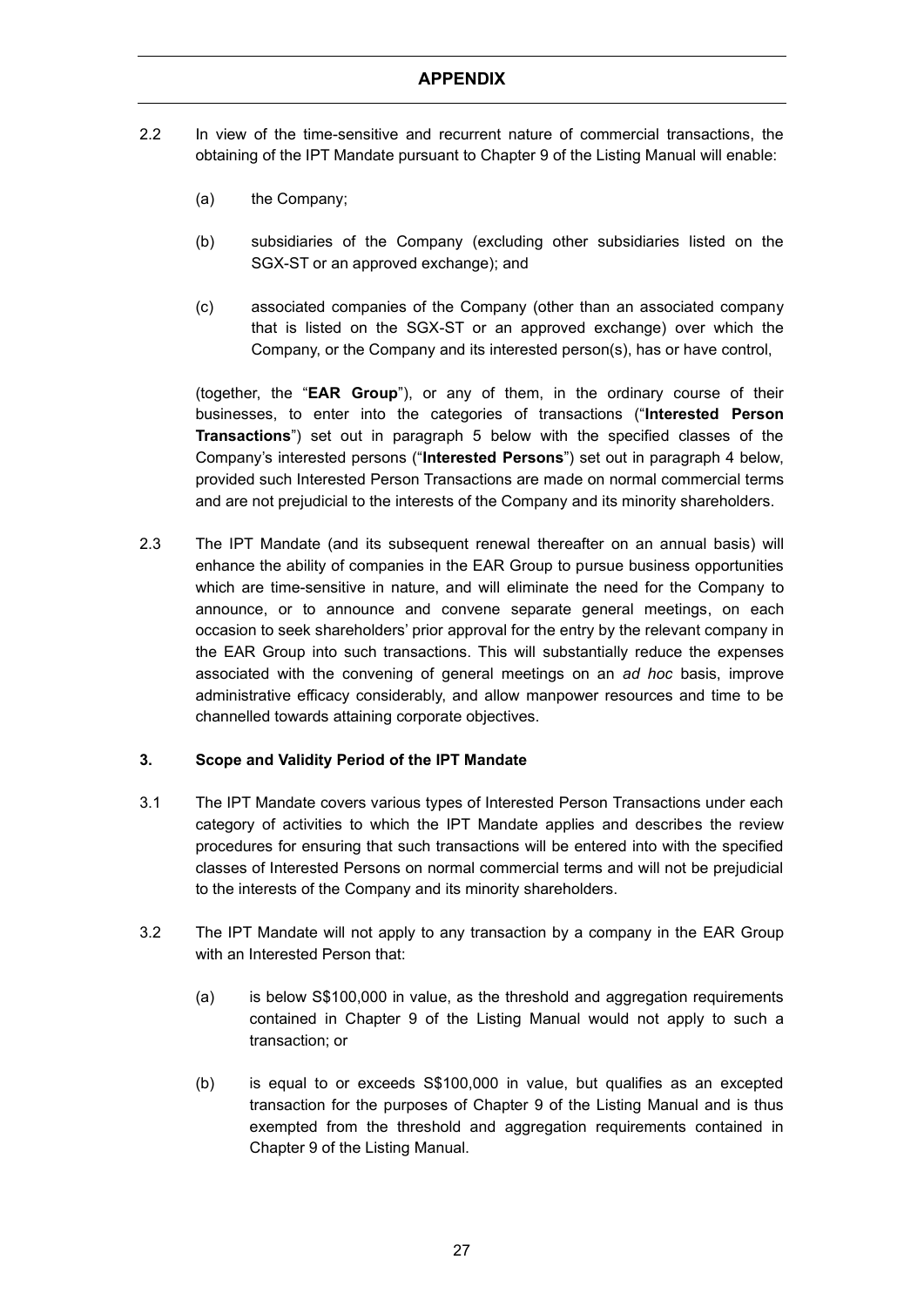Transactions with interested persons (including the Interested Persons) that do not fall within the ambit of either of the exceptions in (a) or (b) above, or the scope of the IPT Mandate, will be subject to the relevant provisions of Chapter 9 of the Listing Manual and/or other applicable provisions of the Listing Manual.

3.3 The IPT Mandate will take effect from the passing of the Ordinary Resolution relating thereto, and will continue in force until the conclusion of the next Annual General Meeting of the Company (unless sooner revoked or varied by the Company in general meeting). Approval from shareholders will be sought for the renewal of the IPT Mandate at the next Annual General Meeting and at each subsequent Annual General Meeting of the Company, subject to satisfactory review by the Audit Committee of the Company ("**Audit Committee**") of its continued application to the Interested Person Transactions.

### **4. Classes of Interested Persons**

The IPT Mandate will apply to the Interested Person Transactions that are carried out with the following classes of Interested Persons:

- (a) Mr Charoen Sirivadhanabhakdi and his associates; and
- (b) Khunying Wanna Sirivadhanabhakdi and her associates.

### **5. Categories of Interested Person Transactions**

The Interested Person Transactions to which the IPT Mandate will apply, and the benefits to be derived therefrom, are set out below.

### (a) **General Transactions**

This category relates to general transactions ("**General Transactions**") by the EAR Group for the provision to, or the obtaining from, Interested Persons of products and services in the normal course of business of the EAR Group, or which are necessary for the day-to-day operations of the EAR Group, comprising the following:

- (i) sale and/or purchase of beer, spirits, water, soda, dairy products, ice cream and other products;
- (ii) sale and/or purchase of raw materials, energy sources, intermediate goods, packaging materials, material handling structures and byproducts such as beverage concentrates, sugar, milk and dairy products, yeast, hops, fuel, new and used glass bottles, aluminium cans, cartons and caps, PET and pallets;
- (iii) provision and/or obtaining of leases or subleases of office space, warehouses, transportation vehicles, passenger cars and land;
- (iv) obtaining of property-linked services (such as property marketing, property and rental valuation services, building maintenance services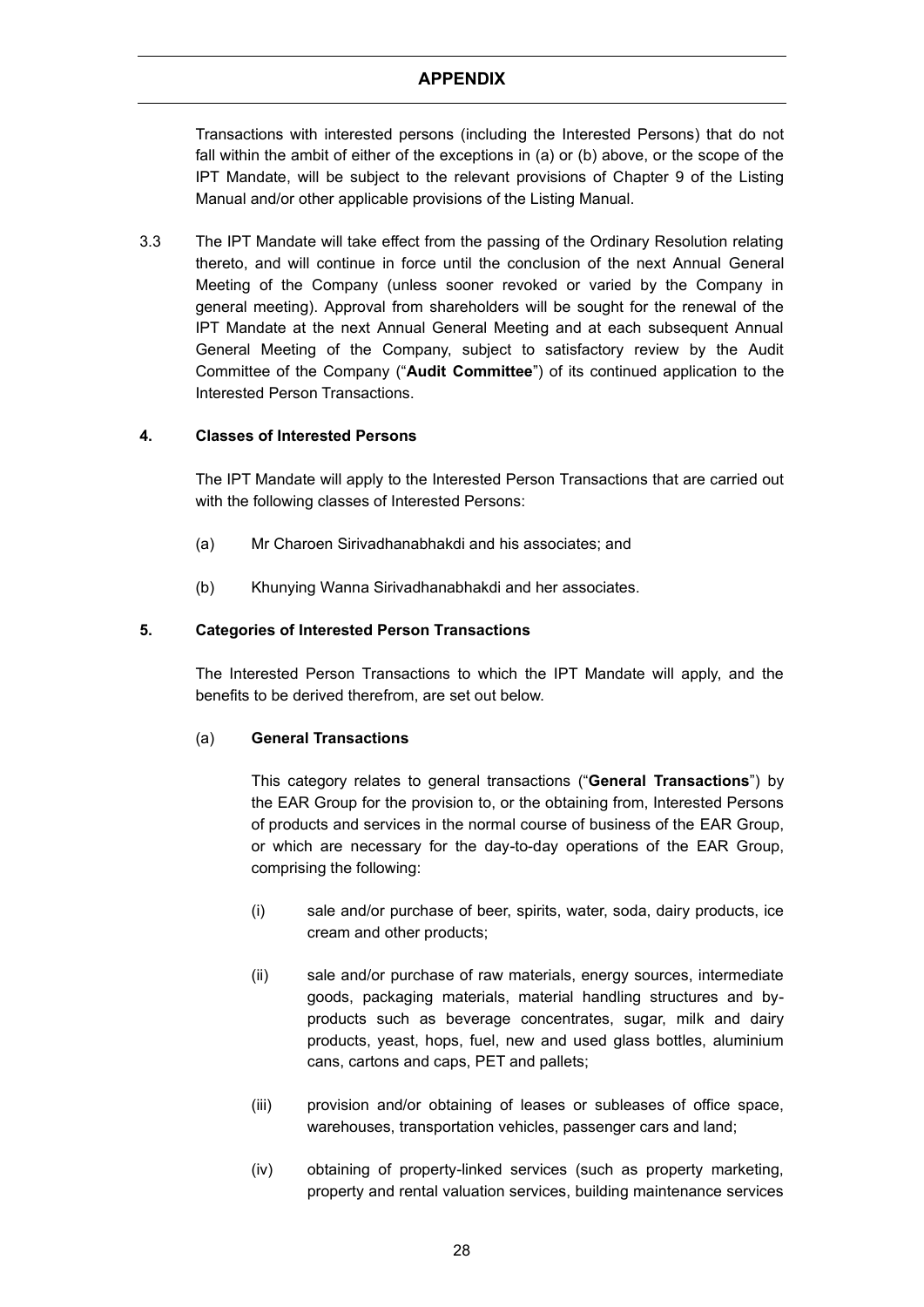and security services) and services relating to provision of hotel and serviced residence accommodation, meeting rooms and other related facilities;

- (v) obtaining of property development and project management services;
- (vi) obtaining of operation, maintenance, management and marketing services for properties;
- (vii) obtaining of asset management services, such as obtaining advice on repositioning, asset enhancement or leasing matters;
- (viii) obtaining of insurance and insurance-related services;
- (ix) provision and/or obtaining of office and storage supplies, and of shared data-centre storage and/or information technology services;
- (x) contract printing, publishing, distribution and/or manufacturing services;
- (xi) provision and/or obtaining of software licences and related licensing programs; and
- (xii) provision and/or obtaining of such other products and/or services which are incidental to or in connection with the provision and/or obtaining of products and/or services in sub-paragraphs (i) to (xi) above.

The EAR Group will benefit from having access to competitive quotes from Interested Persons in addition to obtaining quotes from, or transacting with, non-Interested Persons.

### (b) **Management Support Services**

The EAR Group may also, from time to time, receive management and support services from, or provide management and support services to, its Interested Persons in the areas of procurement, logistics, information technology, legal, compliance and trade mark management, corporate secretarial, human resource, tax, treasury, accounting and internal audit ("**Management Support Services**"). By having access to and providing such management support, the EAR Group will derive operational and financial leverage in its dealings with third parties as well as benefits from the global network of its Interested Persons.

### **6. Review Procedures for Interested Person Transactions**

6.1 The EAR Group has an internal control system in place to ensure that Interested Person Transactions with the Interested Persons are made on normal commercial terms, supported by independent valuation where appropriate, and consistent with the EAR Group's usual policies and practices.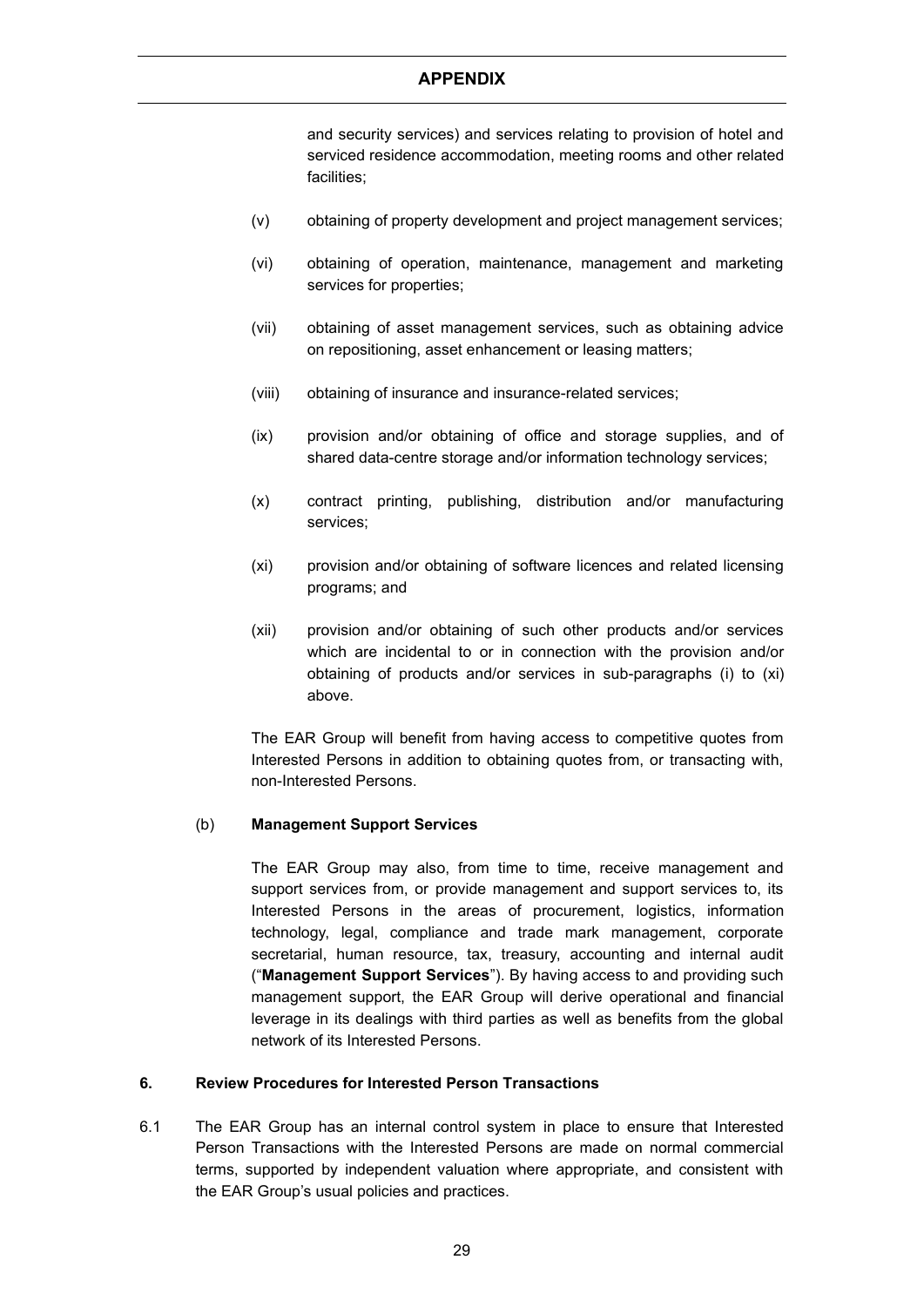In general, there are procedures established by the EAR Group to ensure that transactions with Interested Persons are undertaken on an arm's length basis and on normal commercial terms consistent with the EAR Group's usual business practices and policies, which are generally no more favourable to the Interested Persons than those extended to unrelated third parties.

In particular, the following review procedures have been put in place:

### (a) **General Transactions**

### Review Procedures

*(i) Provision of Services or Sale of Products*

The review procedures are:

- (1) all contracts entered into or transactions with Interested Persons are to be carried out at the prevailing market rates or prices of the service or product providers, on terms which are no more favourable to the Interested Persons than the usual commercial terms extended to unrelated third parties (including, where applicable preferential rates / prices / discounts accorded to corporate customers or for bulk purchases) or otherwise in accordance with applicable industry norms; and
- (2) in the limited circumstances where the prevailing market rates or prices are not available due to the nature of service to be provided or the product to be sold, the EAR Group's pricing for such services to be provided or products to be sold to Interested Persons is determined in accordance with the EAR Group's usual business practices and pricing policies, consistent with the usual margin to be obtained by the EAR Group for the same or substantially similar type of contract or transaction with unrelated third parties. In determining the transaction price payable by the Interested Persons for such services or products, factors such as, but not limited to, quantity, volume, consumption, customer requirements, specifications, duration of contract and strategic purposes of the transaction will be taken into account.

### *(ii) Obtaining of Services or Purchasing of Products*

The review procedures are:

(1) all contracts entered into or transactions with Interested Persons are to be carried out by obtaining quotations at the prevailing market rates or prices of the service or product providers, on terms which are no less favourable than those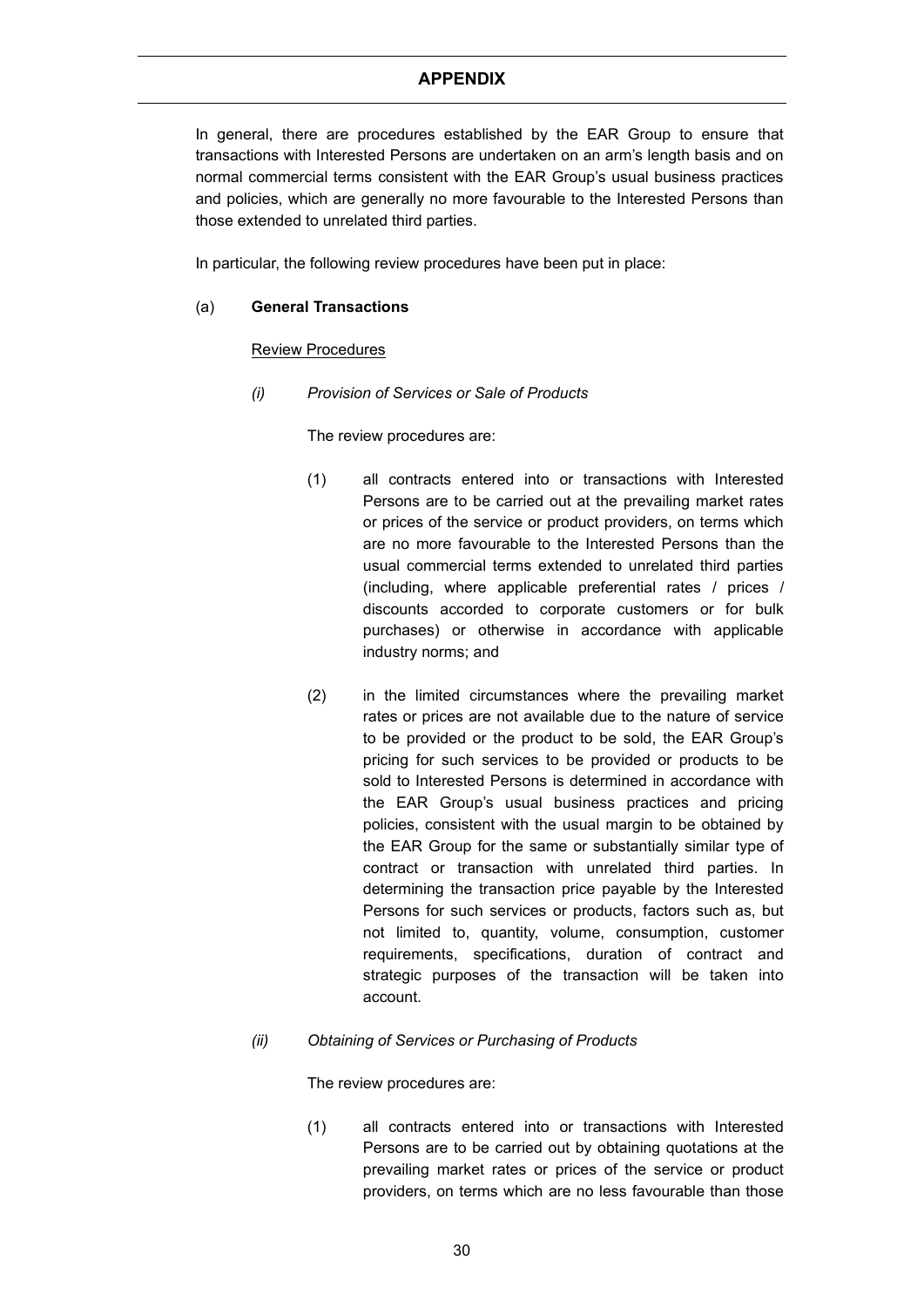extended by the Interested Person to third parties. Further, quotations shall be obtained (wherever possible or available) from at least two other unrelated third party suppliers for similar quantities and/or quality of services or products, prior to the entry into the contract or transaction with the Interested Person, as a basis for comparison to determine whether the price and terms offered by the Interested Person are fair and reasonable and comparable to those offered by other unrelated third parties for the same or substantially similar type of services or products. In determining whether the price and terms offered by the Interested Person are fair and reasonable, qualitative and quantitative factors such as, but not limited to, delivery schedules, specification compliance, track record, experience and expertise, and where applicable, preferential rates, rebates or discounts accorded for bulk purchases, will also be taken into account in deciding whether or not to accept a particular quotation, as it is not commercially viable, and therefore not beneficial to the Company, to transact solely on the basis of quantitative factors (such as price) alone; and

(2) in the limited circumstance where such competitive quotations cannot be obtained (for instance, if there are no unrelated third party vendors of similar products or services, or if the product is a proprietary item such as beverage concentrates), the senior management staff of the relevant entity in the EAR Group (with no interest, direct or indirect in the transaction), will determine whether the price and terms offered by the Interested Person are fair and reasonable, having regard to the costs and benefits of entering into the transactions, as well as factors including, but not limited to, delivery schedules, specification compliance, track record, experience and expertise, and where applicable, preferential rates, rebates or discounts accorded for bulk purchases.

The Company will maintain a register of Interested Person Transactions carried out with Interested Persons (recording the basis, including the quotations obtained to support such basis, on which they are entered into), and the Company's annual internal audit plan will incorporate a review of the Interested Person Transactions recorded in the register to ascertain that the guidelines and review procedures for Interested Person Transactions have been complied with.

### Threshold Limits

For the purposes of sub-paragraphs (i), (ii) and (iii) below, the "**Financial Limit**" shall be the amount equivalent to 5% of the Company's audited consolidated net tangible assets for the time being, as determined by reference to the Company's latest announced audited consolidated financial statements.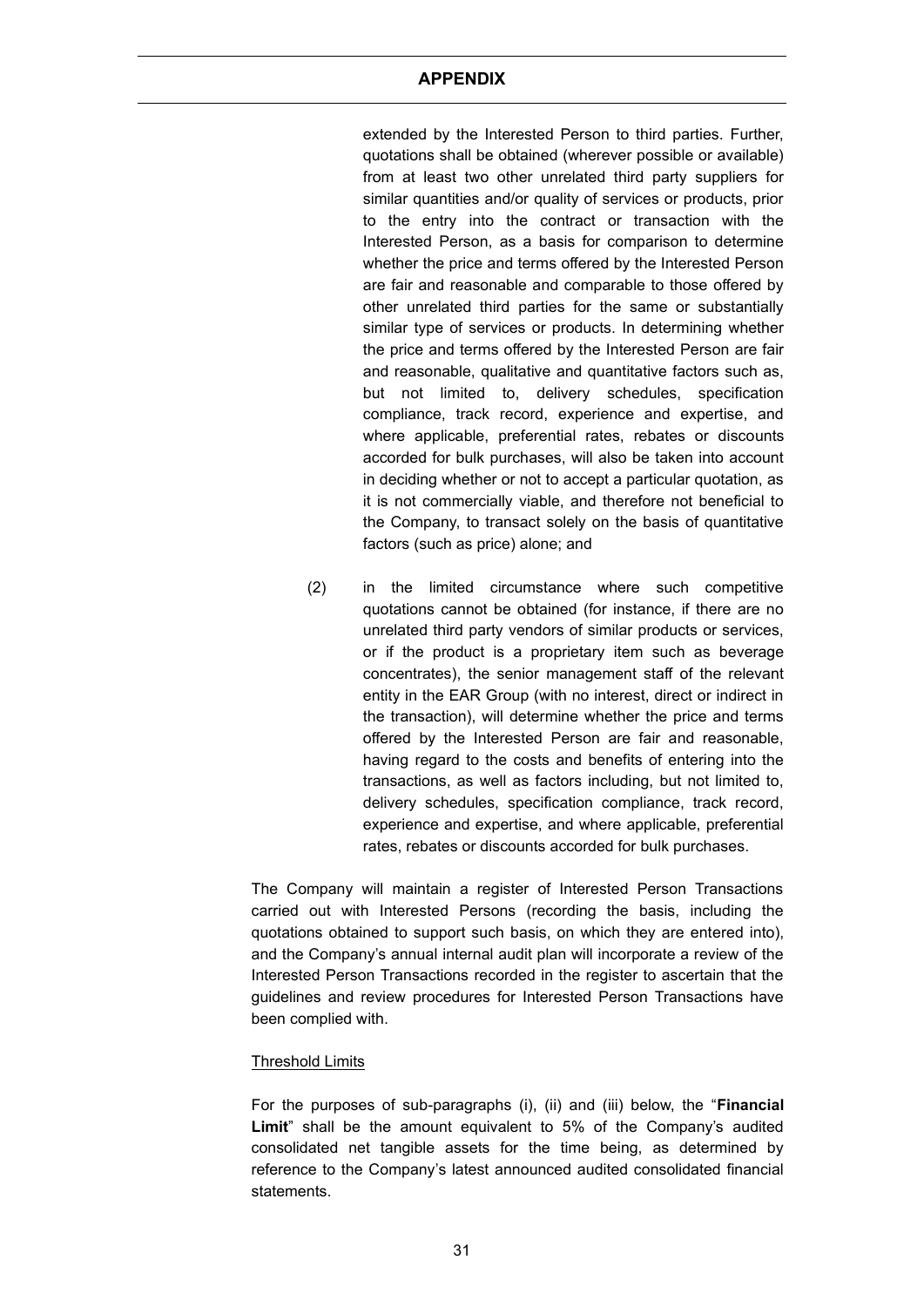In addition to the above review procedures, the following review and approval procedures will apply to the General Transactions:

- (i) transactions equal to or exceeding S\$100,000 but below the Financial Limit (as defined above) each in value, will be reviewed and approved prior to their entry by the chief executive officer of the relevant business division or such other senior executive(s) of the Company designated by the Audit Committee from time to time for such purpose, and tabled for review by the Audit Committee on a quarterly basis;
- (ii) transactions equal to or exceeding the Financial Limit each in value will be reviewed and approved by the Audit Committee prior to their entry;
- (iii) where the value of a transaction, when aggregated with previous transactions of the same kind in any particular financial year, is equal to or exceeds the Financial Limit, such transaction, and all future transactions of the same kind in that particular financial year will be reviewed and approved by the Audit Committee prior to their entry; and
- (iv) the chief executive officer of the relevant business division or other senior executive(s) of the Company designated by the Audit Committee from time to time for such purpose, and the Audit Committee, may, as he/it deems fit, request for additional information pertaining to the transaction under review from independent sources or advisers, including the obtaining of valuations from independent professional valuers.

### (b) **Management Support Services**

### Review Procedures

### *(i) Provision of Management Support Services*

The EAR Group will satisfy itself that the costs for any Management Support Services provided to any Interested Person shall be on an arm's length and normal commercial basis and will be arrived at on a cost-recovery basis, based on the service provider's cost of providing such services, plus an appropriate mark-up (if any), as agreed with the Interested Person, and after taking into account factors such as the synergies and benefits derived, complexity of issues encountered, time spent and operating environment. The EAR Group will also satisfy itself that, having regard to the nature of the service to be provided to the Interested Person, the mark-up (if any) is no more favourable to the Interested Person than that applied to its other business units for the same or substantially the same service, or is otherwise fair and reasonable to the EAR Group.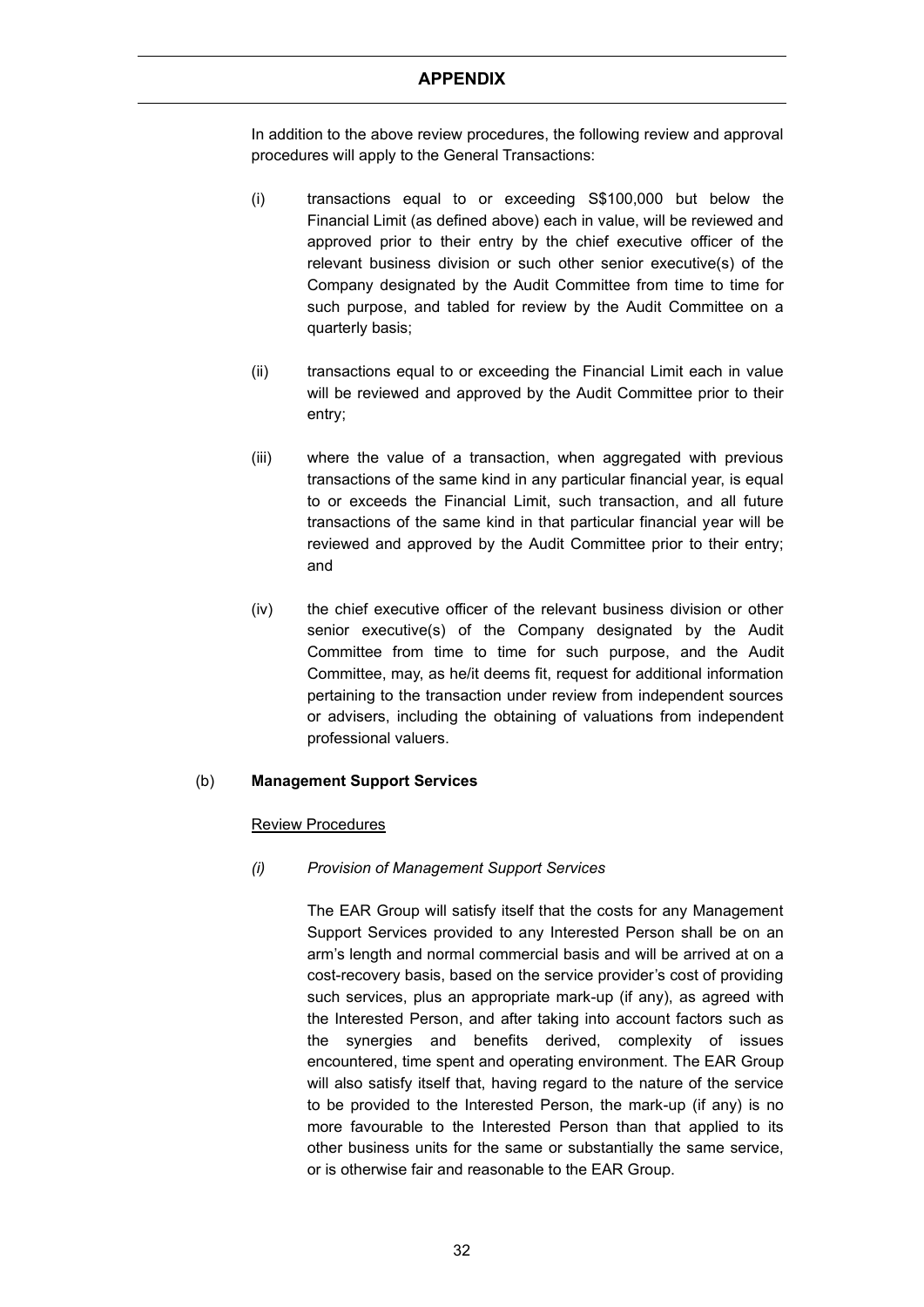*(ii) Obtaining of Management Support Services*

The review procedures are:

- (1) quotations shall be obtained (wherever possible or available) from at least two other unrelated third party suppliers for similar quality of services, prior to the entry into the contract or transaction with the Interested Person, as a basis for comparison to determine whether the price and terms offered by the Interested Person are fair and reasonable and comparable to those offered by other unrelated third parties for the same or substantially similar type of services. In determining whether the price and terms offered by the Interested Person are fair and reasonable, factors such as, but not limited to, track record, experience and expertise, and where applicable, preferential rates, rebates or discounts, will also be taken into account; and
- (2) in the event that such competitive quotations cannot be obtained (for instance, if there are no unrelated third party vendors of similar services), the senior management staff of the relevant entity in the EAR Group (with no interest, direct or indirect, in the transaction), will determine whether the price and terms offered by the Interested Person are fair and reasonable, having regard to the costs and benefits of entering into the transactions, as well as factors including, but not limited to, track record, experience and expertise, and where applicable, preferential rates, rebates or discounts.

The Company will maintain a register of Interested Person Transactions carried out with Interested Persons (recording the basis, including the quotations obtained to support such basis, on which they are entered into), and the Company's annual internal audit plan will incorporate a review of the Interested Person Transactions recorded in the register to ascertain that the guidelines and review procedures for Interested Person Transactions have been complied with.

Transactions equal to or exceeding the Financial Limit (as defined in subparagraph (a) above) must be approved by the Audit Committee prior to their entry, and transactions equal to or below the Financial Limit shall be reviewed on a quarterly basis by the Audit Committee.

### (c) **Other Review Procedures**

The following will apply to the review and approval process for all categories of Interested Person Transactions:

(i) if the chief executive officer of the relevant business division has an interest in the transaction or is a nominee for the time being of the Interested Person, the review and approval process shall be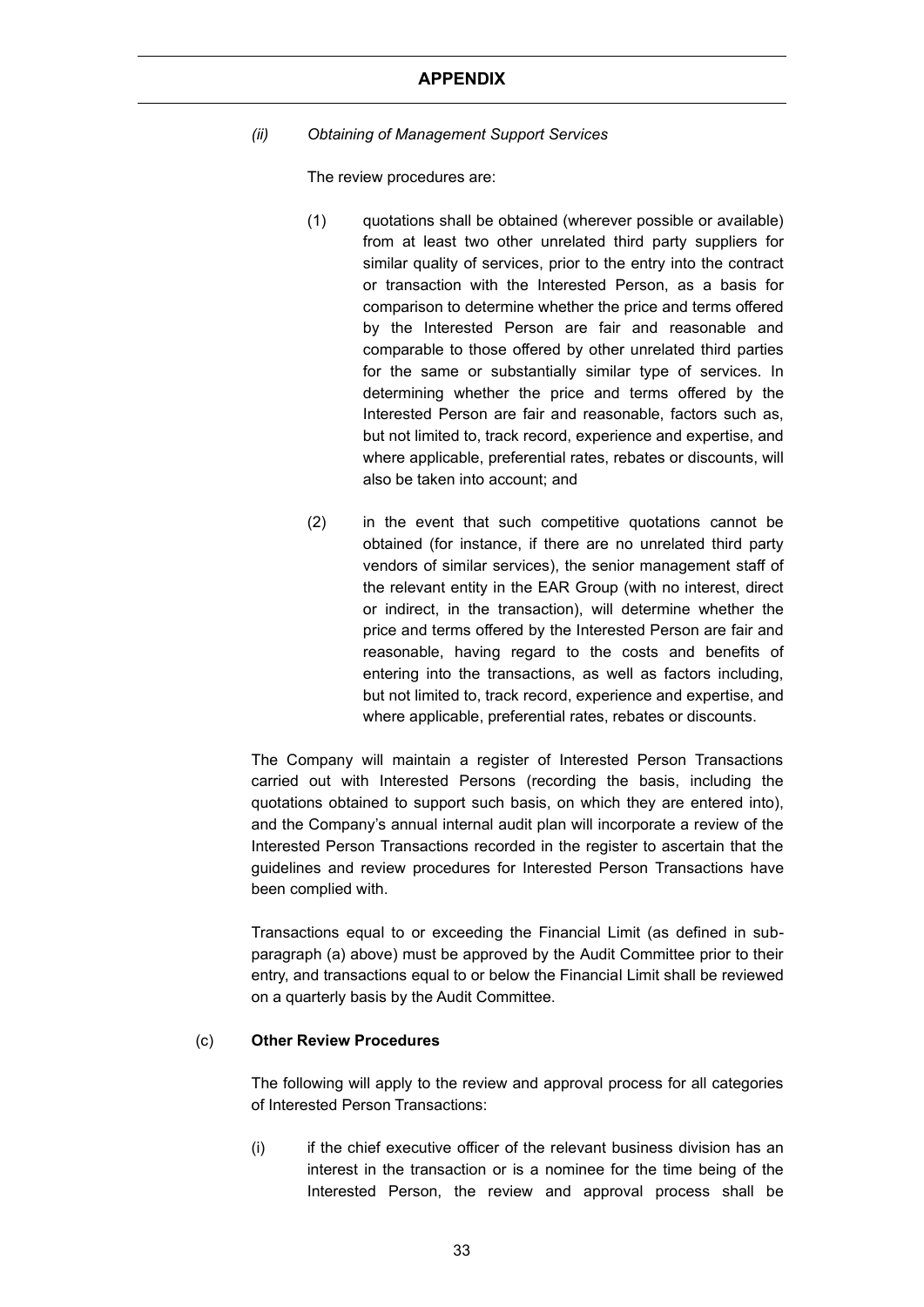undertaken by such other senior executive of the Company designated by the Audit Committee from time to time for such purpose;

- (ii) if the chief executive officer of the relevant business division and such other senior executive have an interest in the transaction or are nominees for the time being of the Interested Person, the review and approval process shall be undertaken by the Chairman of the Audit Committee or another member of the Audit Committee (who is not a nominee of the Interested Person and has no interest in the transaction) designated by the Chairman of the Audit Committee from time to time for such purpose;
- (iii) if a member of the Audit Committee has an interest in a transaction or is a nominee for the time being of the Interested Person, he shall abstain from participating in the review and approval process of the Audit Committee in relation to that transaction; and
- (iv) if a member of the Audit Committee (who is not a nominee of the Interested Person and has no interest in the transaction) also serves as an independent non-executive director on the board of directors or (as the case may be) an audit or other board committee of the Interested Person, and he participates in the review and approval process of the Audit Committee in relation to a transaction with that Interested Person, he will abstain from participating on any decision before the board or committee of that Interested Person with respect to such transaction.
- 6.2 The Company will maintain a register of Interested Person Transactions carried out with Interested Persons (recording the basis, including the quotations obtained to support such basis, on which they are entered into), and the Company's annual internal audit plan will incorporate a review of the Interested Person Transactions recorded in the register to ascertain that the guidelines and review procedures for Interested Person Transactions have been complied with.
- 6.3 The Audit Committee will review the internal audit reports on an annual basis to ascertain that the guidelines and review procedures for Interested Person Transactions have been complied with.
- 6.4 If during any of the reviews by the Audit Committee, the Audit Committee is of the view that the guidelines and review procedures for Interested Person Transactions have become inappropriate or insufficient in the event of changes to the nature of, or manner in which, the business activities of the EAR Group or the Interested Persons are conducted, the Company will revert to shareholders for a fresh general mandate based on new guidelines and review procedures so that Interested Person Transactions will be carried out at arm's length, on commercial terms and will not be prejudicial to the interests of the Company and its minority shareholders.